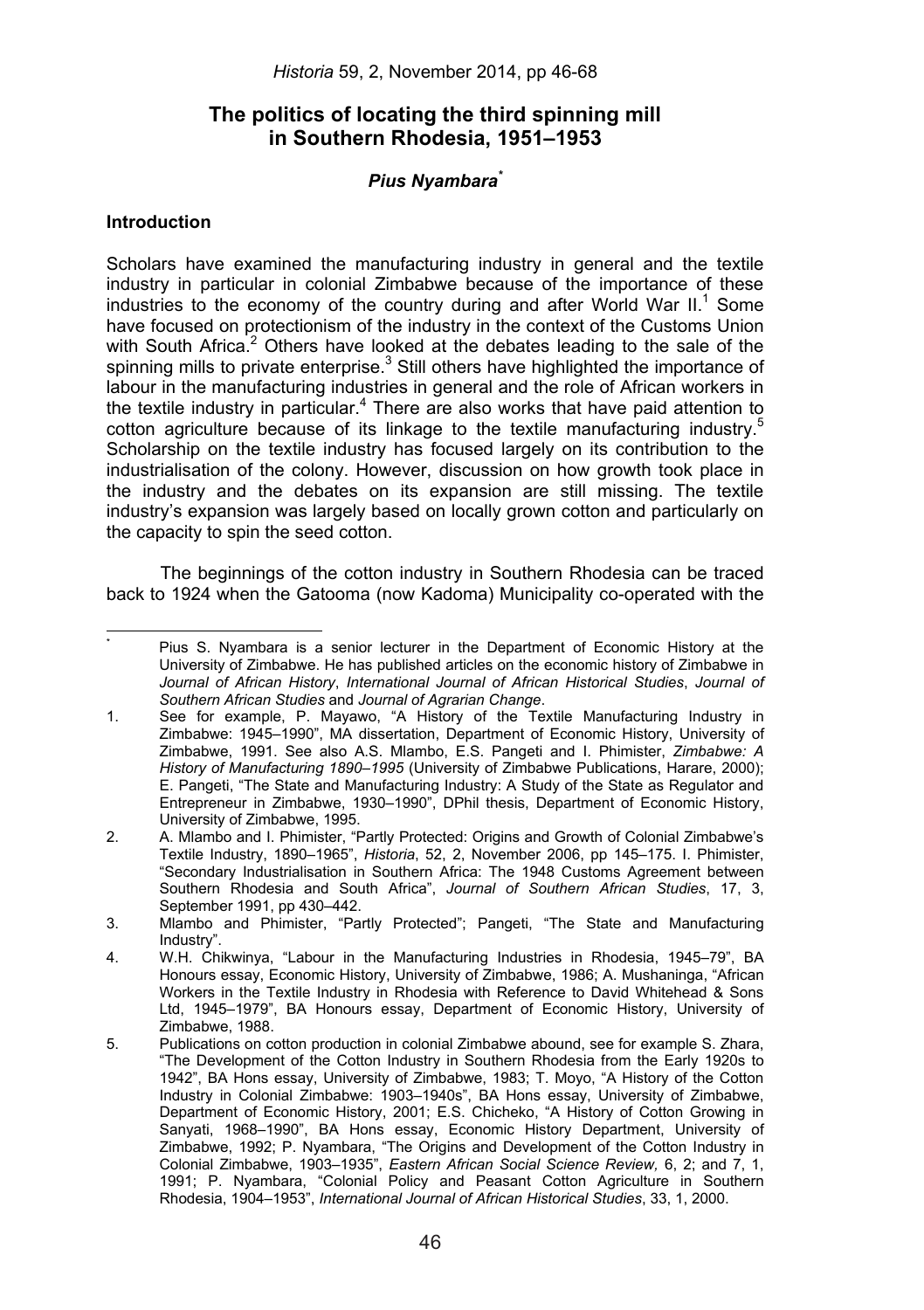Southern Rhodesian government to create some plots on the Gatooma commonage and conduct a series of experiments there. This modest but farsighted beginning laid the foundation of the Cotton Research Station (CRS), and indeed, the cotton industry as a whole.<sup>6</sup> The CRS was opened as a cooperative undertaking between the government and the Empire Cotton Growing Corporation  $(ECGC)$ ,<sup>7</sup> with the government providing the land, running expenses and supporting staff, while the ECGC provided the technical staff for the research. The project was under the direction of Major Cameron a cotton specialist.<sup>8</sup> The Gatooma/Hartley district was one of the main cotton producing areas at the time and this justified the establishment of the CRS in Gatooma.<sup>9</sup>

In 1936, the government, the ECGC, and the British Cotton Growing Association (BCGA) established the Cotton Research and Industry Board (hereafter the CRIB or the Board) in Gatooma to oversee the development of the cotton industry in the country.<sup>10</sup> The Board established three ginneries again in Gatooma with funding from the BCGA. In 1941, the CRS became an integral part of CRIB because the Board assumed responsibility for cotton research following the withdrawal of the ECGC from direct involvement in Southern Rhodesia. In 1942, the CRIB was reconstituted by the Cotton Research and Industry Act with extended powers "to establish and develop within the Colony, textile and allied industries ... and other matters connected therewith … development of the cotton industry in the Colony".11

A year later, the Board also established and began operating a cottonspinning mill (No. 1 Mill) with a capacity of 1 000 spindles – the first of its kind in southern Africa. The capacity of the mill was increased to operating 17 500 ring spindles and 850 doubling spindles in 1951.Construction of the second mill (No. 2 Mill) began in the same year, so that at the beginning of 1952 it commenced operation, bringing the spindles operated by the Board to an impressive 35 000.<sup>12</sup> The Board also established a factory for the manufacture of absorbent cotton wool in Gatooma which supplied the colony's requirements and, later, exported its product to other territories.<sup>13</sup> The existence of the CRS, ginneries and an absorbent cotton wool industry in one place was ideal for the location of spinning mills in Gatooma rather than anywhere else where such infrastructure was nonexistent.

 6. National Archives of Zimbabwe (hereafter NAZ): *Vision, Official Organ of the Federation of Regional Development and Publicity Associations,* 2, 1, September 1951, p 7.

<sup>7.</sup> The ECGC was a research organisation founded by the British Board of Trade for the development of cotton growing in the British Empire.

<sup>8.</sup> H. Weinmann, *Agricultural Research and Development in Southern Rhodesia, 1924–1950* (University of Rhodesia, Salisbury, 1975), pp 12–13.

<sup>9.</sup> J.E. Glendhill, "The Cotton Research Institute, Gatooma", *Rhodesian Agricultural Journal*, 76, 1979, p 103.

<sup>10.</sup> For a study that focuses on the Cotton Research and Industry Board, see E. Matowa, "The Cotton Research and Industry Board and African Cotton Production in Southern Rhodesia, 1936–1955", BA Hons essay, Department of Economic History, University of Zimbabwe, 1999.

<sup>11.</sup> NAZ: F296/23/2/4/49, CRIB, 28 April 1949 to 30 December 1953; NAZ: F296/23/2/4/49, CRIB, "Fourteenth Annual Report for the Year Ended 31 March 1950".

<sup>12.</sup> NAZ: F295/23/2/19/50, CRIB, Memorandum on the need for a third spinning industry, Gatooma, 26 May 1951.

<sup>13.</sup> Weinmann, *Agricultural Research and Development in Southern Rhodesia,* p 91. The manufacture of absorbent cotton wool at Gatooma was started as an essential war measure. The need arose when there was a possibility of Southern Rhodesia being converted into a large convalescent camp for the sick and wounded from the Abyssinian and Italian campaigns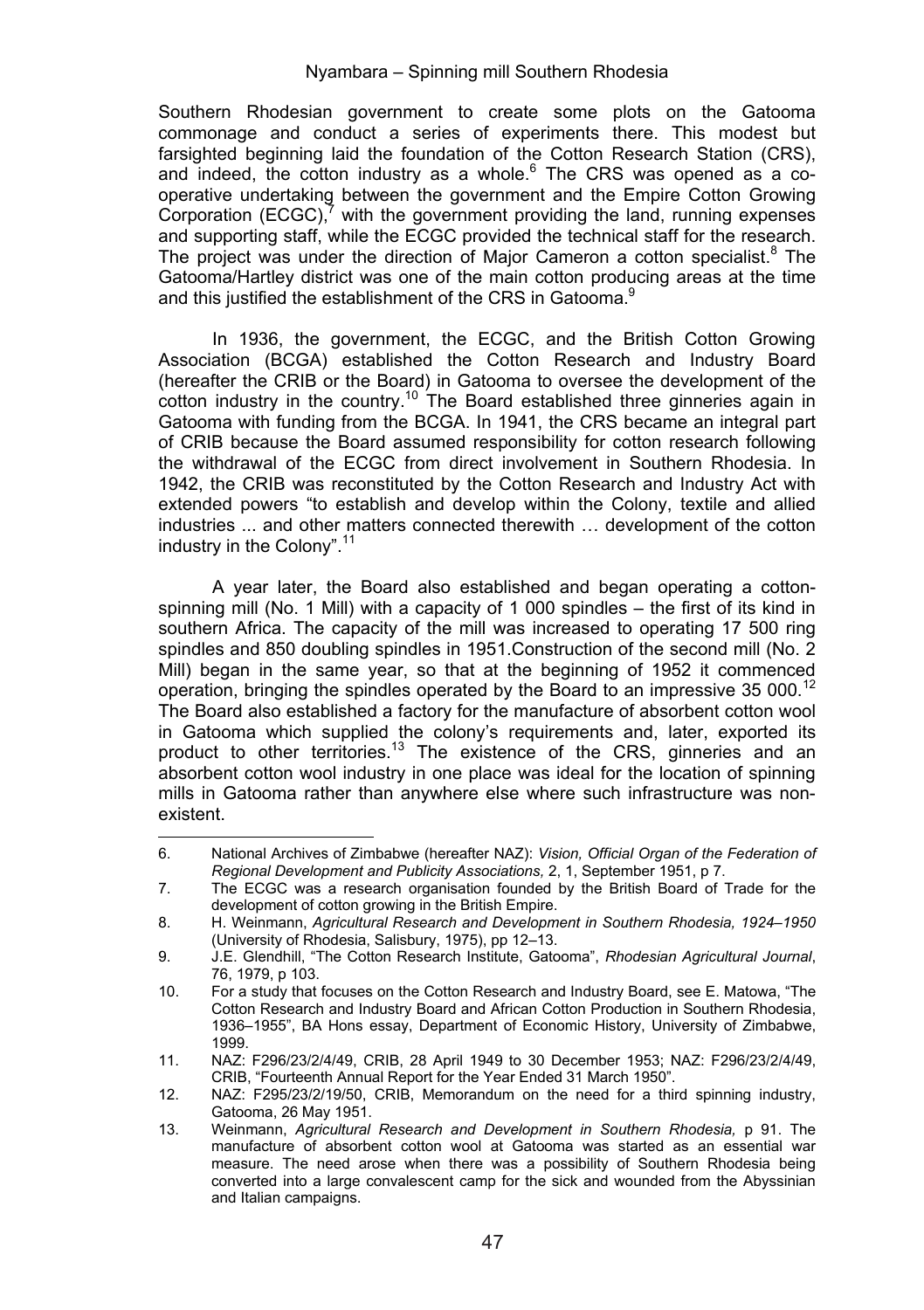Discussions to consider the building of a third mill (No. 3 Mill) began in 1951 as it was expected that the two mills then in operation would not cope with the growing demand for yarn from concerns in the country as well as for exporting purposes. It was deemed necessary to plan for the construction of a third spinning mill with a capacity of 35 000 spindles which would double the country's yarn production.14 The third mill is the subject of this article because it generated debates and controversy throughout the period of study. The article seeks to address the following questions: Why was it necessary to build the third mill? When exactly would it be built, at what cost and who would pay for its construction? A more pertinent question is: Where would the mill be located, and why? Why did the third mill generate so much debate and controversy?

It is illustrated here that the increase in the number of industrial concerns using the Board's yarn as well as the impending Federation of Rhodesia and Nyasaland in 1953, generated serious discussion in government and business circles and interest groups, on the need to increase the spinning capacity. How and where that expansion would take place became a terrain of intense struggle between the Board and the Gatooma Municipality. The CRIB, which operated the spinning mills as a statutory board on behalf of the state, cited their frustration over exorbitant municipal water and electricity charges on their properties and claimed that they feared African labour unrest with the expected increase in the number of African workers when the third spinning was built.

CRIB developed a profound resentment towards the municipality to the extent that they wanted to move out of Gatooma and locate the mill elsewhere. Alternative locations such as Melfort near Salisbury, Rusape and Marandellas, were suggested on the basis of advice provided by textile experts from the United Kingdom. There is, however, no evidence to suggest that these locations offered advantages of cheaper water and electricity charges, or that they were less susceptible to labour unrest compared to Gatooma. Gatooma had several overwhelming advantages as the centre of the cotton industry. Among other factors, it lay within the Hartley district which produced half of the country's seed cotton. This article takes the view that moving out Gatooma did not make economic sense and that the reasons put forward by the Board to establish the mill elsewhere had nothing to do with financial considerations, but were mainly motivated by the desire to operate completely outside the jurisdiction of the municipality. The Board's main argument was that it would be in the best interests of the industry if the mills were outside the jurisdiction of any local authority.<sup>15</sup> They simply "did not like to be under a local authority".<sup>16</sup>

The Gatooma-Hartley Development and Publicity Association, the Federated Chamber of Commerce and the Rhodesia Cotton Growers' Association (RCGA), supported the municipality and wanted to retain the mills in Gatooma. These organisations worked towards keeping existing industries in the town and tried to attract new ones. The objectives of the Gatooma-Hartley Development and Publicity Association were largely to promote the area, create new industries and

<sup>14.</sup> NAZ: F295/23/2/19/50, Cotton Board Spinning Mill: July 1951 to 26 May 1954, "Municipality of Gatooma, Gatooma and the Cotton Industry".

<sup>15. &</sup>quot;Action by Publicity Association", *Gatooma Mail and Mining Gazette*, 26 July 1951.

<sup>16. &</sup>quot;Council Debates on Cotton Research Station Move", *Gatooma Mail and Mining Gazette,*  16 July 1953.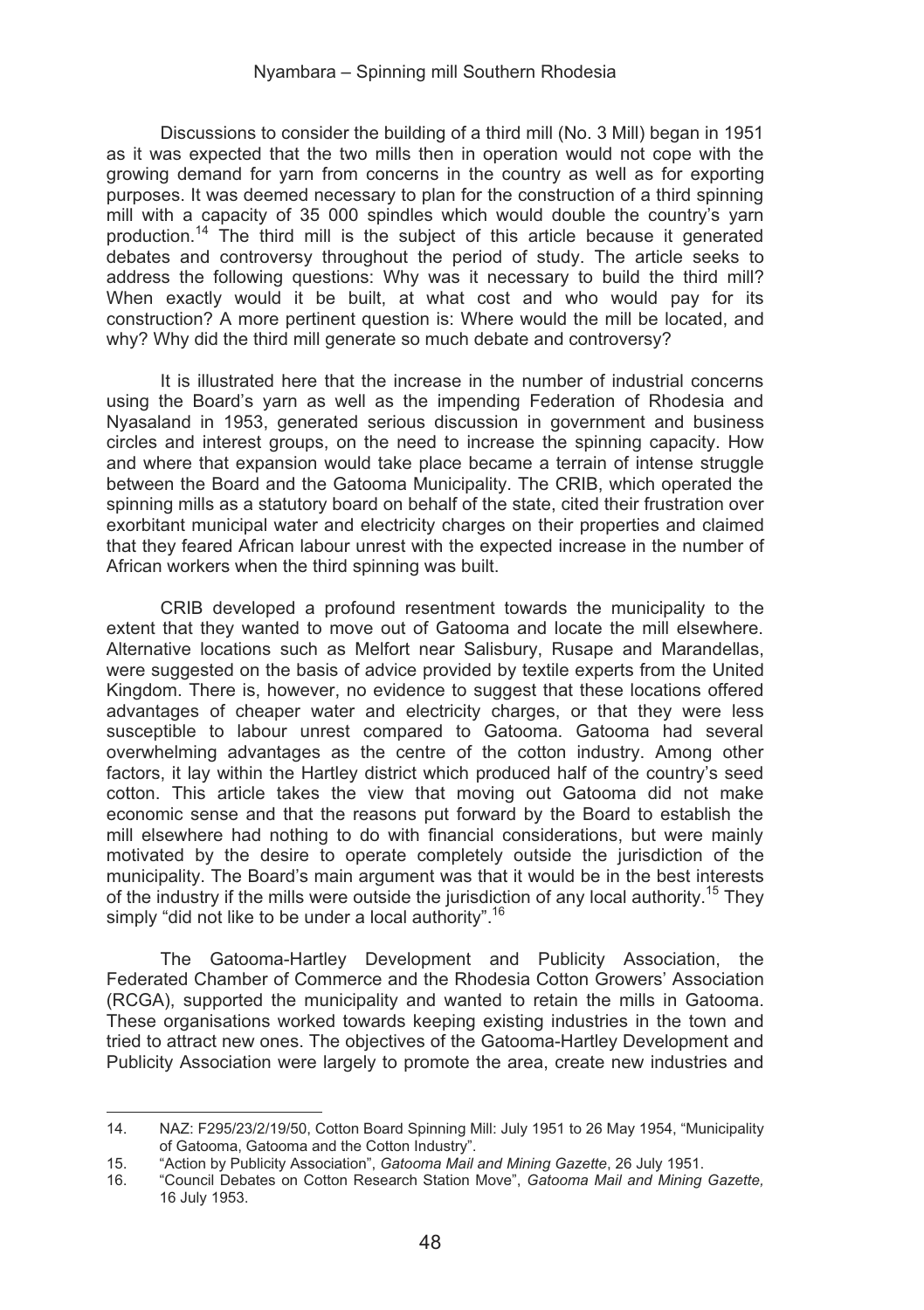attract fresh capital for further development.17 The Federated Chamber of Commerce represented the interests of the taxpayers who deemed it a waste of resources to establish a spinning mill outside Gatooma because this would duplicate existing infrastructure and services. The RCGA, formed in 1951 to represent the interests of European cotton farmers, was headquartered in Gatooma and would therefore naturally resist any efforts to locate the spinning mills anywhere else.

By the end of 1953, the Board had not succeeded in its quest to have the third mill set up elsewhere. It had to wait to take advantage of the spirit of decentralisation engendered by Federation to locate spinning mills in Nyasaland, where much of the cotton was grown. This period falls outside the scope of this study and deserves a separate paper. Instead, this article makes a significant contribution to the study of the manufacturing industry in general and the textile industry in particular. It uses these debates as a window to explore other aspects of the economic history and political economy of colonial Zimbabwe. For example it raises issues about colonial labour policies as well as European attitudes to Africans. It exposes the tensions within the settler community, thus confirming what other scholars have noted, namely that settler society was not homogeneous but was made up of different classes often with different interests.<sup>18</sup> Tensions arose from these different interests in the settler community and there was no equanimity on the development of the cotton industry in the colony. Stakeholders in the spinning industry held different opinions on where the third spinning mill should be sited. For the CRIB, the welfare of the third mill was better served if the Board operated outside the jurisdiction of the municipality with no interference. To the municipality and other interest groups, retaining the mills in Gatooma was paramount in promoting the much needed industrial development in the town. Herein lay the source of tension.

# **CRIB: Making the case for the third spinning mill**

In his memo of 26 May 1951, explaining the need for a third spinning mill, D.W. Sommerville, who doubled as the CRIB cost accountant and general manager, noted the expansion that had taken place in cotton growing and the cotton textile industry in the colony since 1946 as well as estimates of further expansion that was likely to occur up to 1954, as indicated in Table 1 below.

| Year to 31st<br>March | Seed cotton<br>produced | Cotton yarn<br>produced (2)<br>shifts) | Cotton yarn<br>sold in S.<br>Rhodesia | Cotton yarn<br>exported<br>chiefly to S.<br>Africa |
|-----------------------|-------------------------|----------------------------------------|---------------------------------------|----------------------------------------------------|
| 1946                  | 1.546.000               | 448.000                                | 440.000                               | nil                                                |
| 1947                  | 1.057.000               | 462.000                                | 460.000                               | NIL                                                |
| 1948                  | 533.000                 | 733.000                                | 730.000                               | NIL                                                |

#### **Table 1: Production figures: seed cotton, cotton yarn and exports**

 17. "Calling Gatooma: Do you want Gatooma to Go Ahead? Are you Satisfied with the Speed of Present Progress? This is YOUR Town – What are YOUR Ideas?", *Gatooma Mail and Mining Gazette,* 21 June 1951.

<sup>18.</sup> See I. Phimister, "Accommodating Imperialism: Compromise of the Settler State in Southern Rhodesia 1923–1929", *Journal of African History,* 25, 3, 1984; F. Cooper and A. Stoler (eds), *Tensions of Empire: Colonial Cultures in a Bourgeois World* (University of California Press, Berkley, 1997).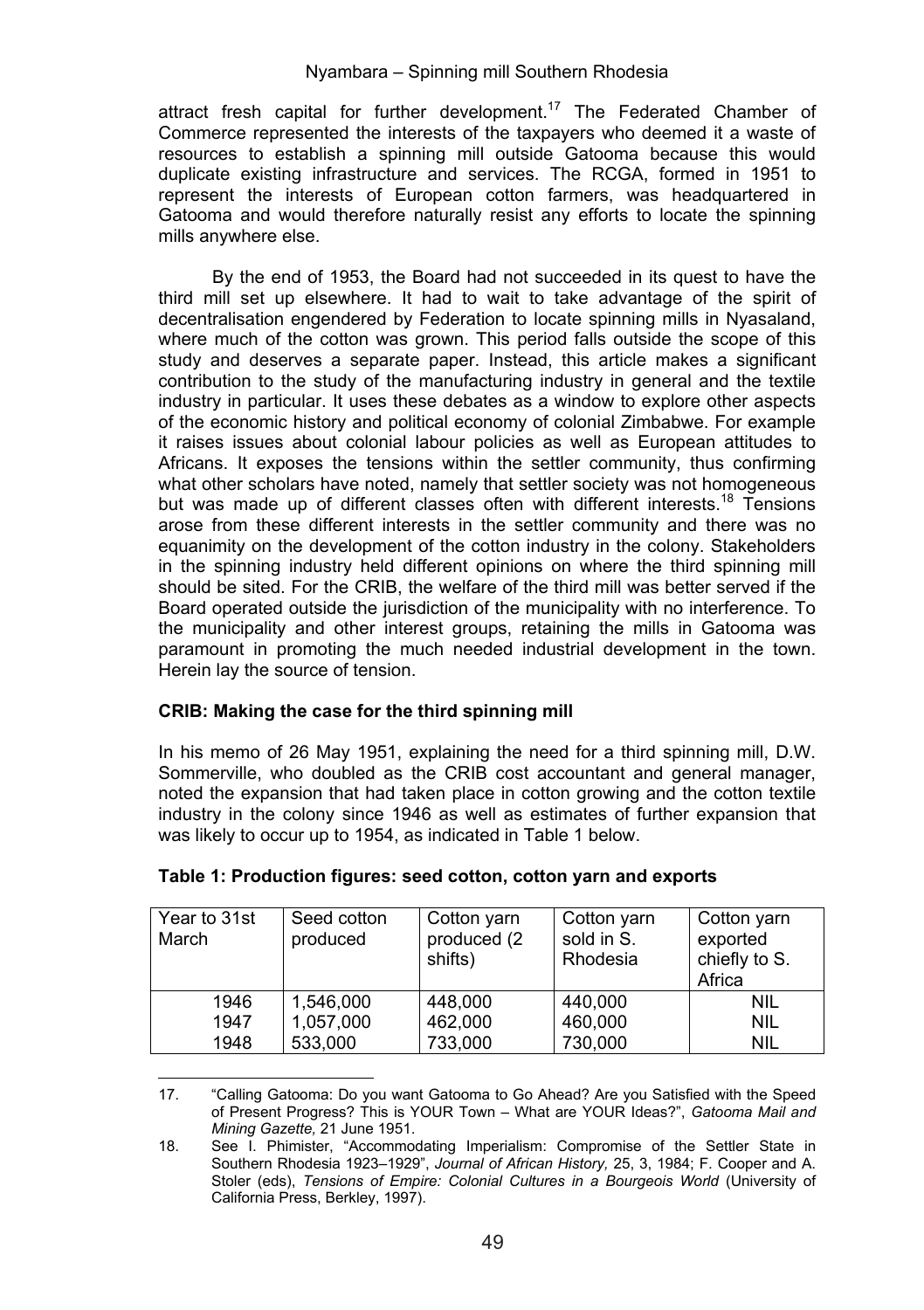| 1949 | 873.000    | 1.081.000 | 768,000   | 168,000 |
|------|------------|-----------|-----------|---------|
| 1950 | 2.876.000  | 1.894.00  | 1.160.000 | 770.000 |
| 1951 | 6.866.000  | 2,428,000 | 1.432.000 | 973.000 |
| 1952 | 10.000.000 | 4.023.000 | 3.221.000 | 681.000 |
| 1953 | 15,000,000 | 6,030,000 | 5.770.000 | 360,000 |
| 1954 | 20.000.000 | 7.500.000 | 7.140.000 | 360,000 |
|      |            |           |           |         |

**Source:** NAZ: F295/23/2/19/50/12a, CRIB, Memo explaining the need for a third spinning mill, 26 May 1951.

Sommerville expressed confidence in the continued increase in seed cotton production in subsequent years because the CRIB guaranteed both the purchase of the colony's entire crop thereby giving the farmers an assured market, and the price paid for the cotton. There was a ready and expanding market in Southern Rhodesia and the Union of South Africa for the products of the colony's weaving, knitting and twine factories.<sup>19</sup> The textile manufacturing industry had grown tremendously since WW II so that in 1952 it stood in third position of the ten major manufacturing industries in Southern Rhodesia in terms of output.<sup>20</sup> In 1951 there were 12 weaving and knitting factories in Southern Rhodesia established since WW II, using mainly the Board's yarn.

The Board expected the demand for its yarn to increase further "especially as it is known that several of the Board's customers have plans for further expansion and that some of them are increasing their consumption of yarn at the present time".<sup>21</sup> All these concerns would require more than the whole of the yarn production of both spinning mills at Gatooma even when working double shift of 16 hours per day in 1950. In addition, they were receiving constant enquiries from concerns in England and the southern African region expressing interest in establishing themselves in Southern Rhodesia. There was "every reason to believe that the trend of expansion over the past seven years will continue for some years to come".<sup>22</sup> It was therefore necessary to plan for a third spinning mill of 35 000 spindles which would double the capacity of existing mills. The growing demand for yarn from the Board's customers led to No. 1 mill being placed on a three-shift basis on 1 February 1951 in the hope that the Board could satisfy the demand<sup>23</sup>

The Customs Agreement with South Africa in 1948 stimulated the growth of the textile industry. The purpose of the agreement was "to achieve complete removal of all customs and other trade barriers between the two countries. . ." Ian Phimister has noted the great success of the agreement in facilitating expanded trade between the two countries. In its first year of operation, Southern Rhodesian exports to South Africa more than doubled, and in 1950 they increased by a further 70%. On the whole, Southern Rhodesian exports to the south increased

 19. NAZ: F295/23/2/19/50/12a, Statutory Bodies, CRIB No. 3 Mill. Memorandum explaining the need for a third spinning mill, Costing Department, 26 May 1951.

<sup>20.</sup> NAZ: F294/12/12, Economic Report: Manufacturing Industries, 1955.<br>21. NAZ: F114/413. Cotton Industry Working Party. Case for the erection

NAZ: F114/413, Cotton Industry Working Party, Case for the erection of No. 3 Spinning Mill and the absorbent cotton wool factory in Nyasaland, Memo prepared by the General Manager, CRIB, 17 June 1954.

<sup>22.</sup> NAZ: F295/23/2/19/50/12a, Statutory Bodies, CRIB No. 3 Mill. Memorandum explaining the need for a third spinning mill, Costing Department, 26 May 1951.

<sup>23.</sup> NAZ: 296/23/2/4/49, Statutory Bodies, CRIB, Minutes of Meetings Part II from 1 November 1950 to 19 March 1952. Secretary CRIB to Fitt, Gatooma Textiles Ltd, 5 April 1951.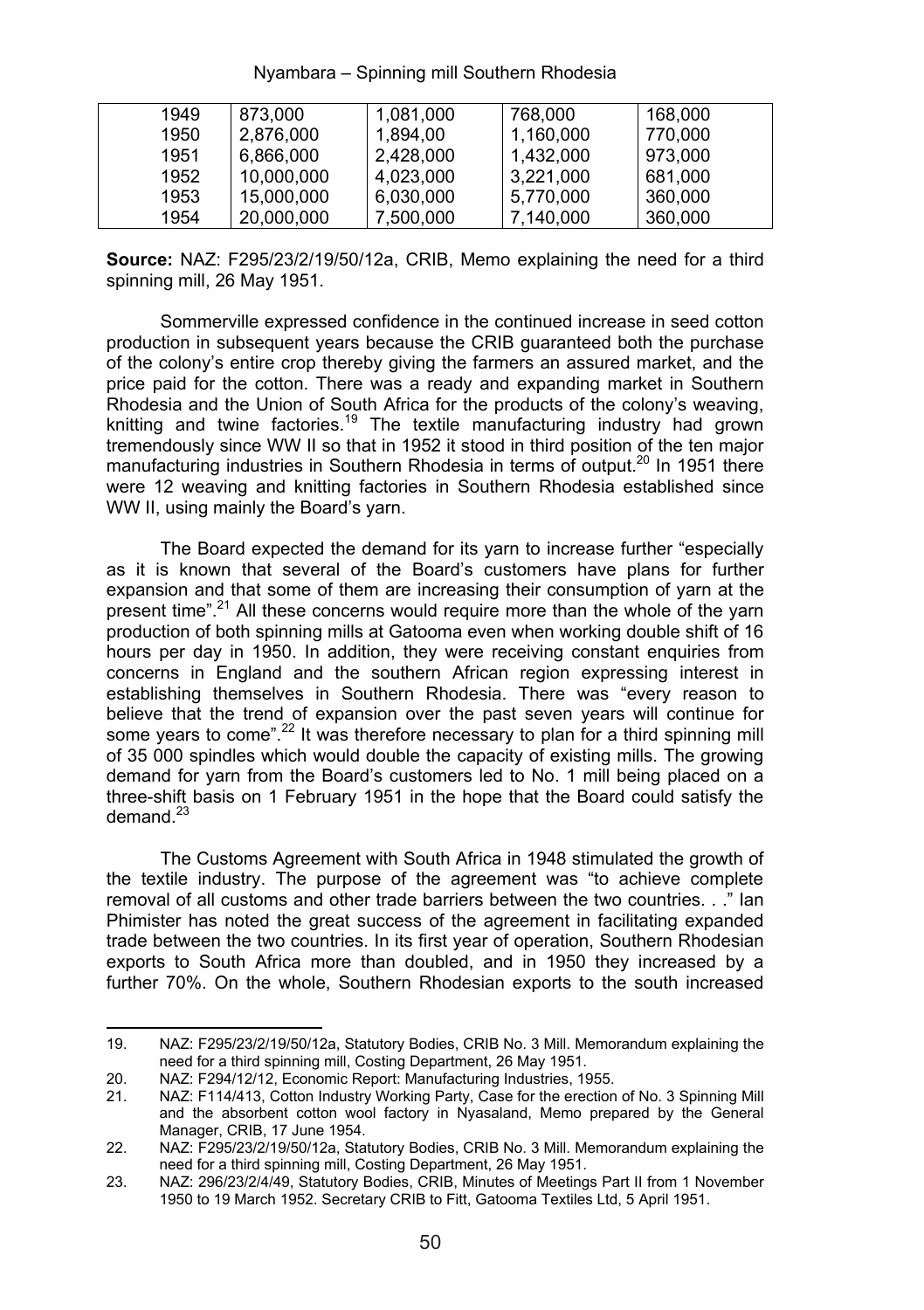tremendously from £1, 2 million in 1948 to £7 million in 1953.<sup>24</sup> Capital, largely from Britain and South Africa, poured into Southern Rhodesia and was attracted by guaranteed access to the huge South African market, as well as by the prospects of lower production costs in Southern Rhodesia than in South Africa. Between 1945 and 1953 the net inflow of capital amounted to £139 million and much of this capital went to clothing and textiles. Exports of textile and clothing products increased more than any other exports; total exports in 1948 amounted to a modest £65 000; in 1949 they reached £988 000; in 1950 £2 million and in 1953 over £4 million.<sup>25</sup> The accession to power in 1948 of the Nationalist Party in South Africa generated the fear that it might nationalise British interests. This development temporarily made Southern Rhodesia appear a safer haven for British investments.<sup>26</sup> The knowledge that foreign capital was making its way to Southern Rhodesia generated intense competition between Salisbury, the capital city, and the small towns and between towns and municipalities in the colony, to attract that capital.

## **High cotton prices and peasant cotton growing**

The higher price for seed cotton in 1951 was significant in accelerating the expansion of cotton growing in the colony. Peasant seed cotton output in 1950 stood at more than 4 million lbs, the highest on record and would remained so for some time to come. According to the CRIB, "for the first time in Rhodesian history, the native grown crop has exceeded the European crop and by a very substantial margin". If the high cotton prices were maintained, a still larger crop was expected in the following few years.

The outbreak of the Korean War in 1950, American stockpiling and the shortage of raw cotton in various producer countries, brought about increased demand for raw cotton and high prices in almost every part of the world.<sup>28</sup> In April 1951, the government reviewed the matter and raised prices by 3d per lb. for the first three classes. This move placed cotton in a very favourable position as a cash crop and gave a further impetus to growing it in the colony, which was reflected in the exceptionally heavy demand for planting seed from as early as May, 1951, until as late as December.<sup>29</sup> The CRIB, therefore, worried that any expansion beyond 20 000 000 lbs could not be processed by the Board's two spinning mills even if they worked a double shift. Under these circumstances, they considered that there was good reason for constructing a third spinning mill.<sup>30</sup>

The Board estimated that in 1951 about 20 000 Africans were growing cotton. This had the effect of "raising the standard of living for Natives in the

 24. Phimister, "Secondary Industrialisation in Southern Africa". See also P. Mosley, *The Settler Economies: Studies in the Economic History of Kenya and Southern Rhodesia 1900–1963* (Cambridge University Press, Cambridge, 1983), p 212.

<sup>25.</sup> Phimister, "Secondary Industrialisation in Southern Africa", p 437.<br>26. R. Gray. The Two Nations: Aspects of Development of Race R

<sup>26.</sup> R. Gray, *The Two Nations: Aspects of Development of Race Relations in Rhodesia and Nyasaland* (Oxford University Press, London, 1960), p 199. See also G. Arrighi, *The Political Economy of Rhodesia* (Mouton, The Hague, 1967), pp 41–42.

<sup>27.</sup> For a detailed examination of cotton growing among Africans in Southern Rhodesia during this period see Nyambara, "Colonial Policy and Peasant Cotton Agriculture", pp 81–111.

<sup>28.</sup> NAZ: F29/23/2/3//49, Statutory Bodies, CRIB, Annual Reports and Accounts, CRIB Sixteenth Annual Report for the year ended 31 March 1952.

<sup>29.</sup> NAZ: SRG 3, Southern Rhodesia, Reports of Statutory Boards, Cotton Research and Industry Board 1936/37-1952/53, 16th Annual Report for the year ended 31 March 1952.

<sup>30.</sup> NAZ: F295/23/2/19/50/12a, Statutory Bodies, CRIB No. 3 Mill. Memorandum on need for a third spinning mill, Costing Department, 26 May 1951.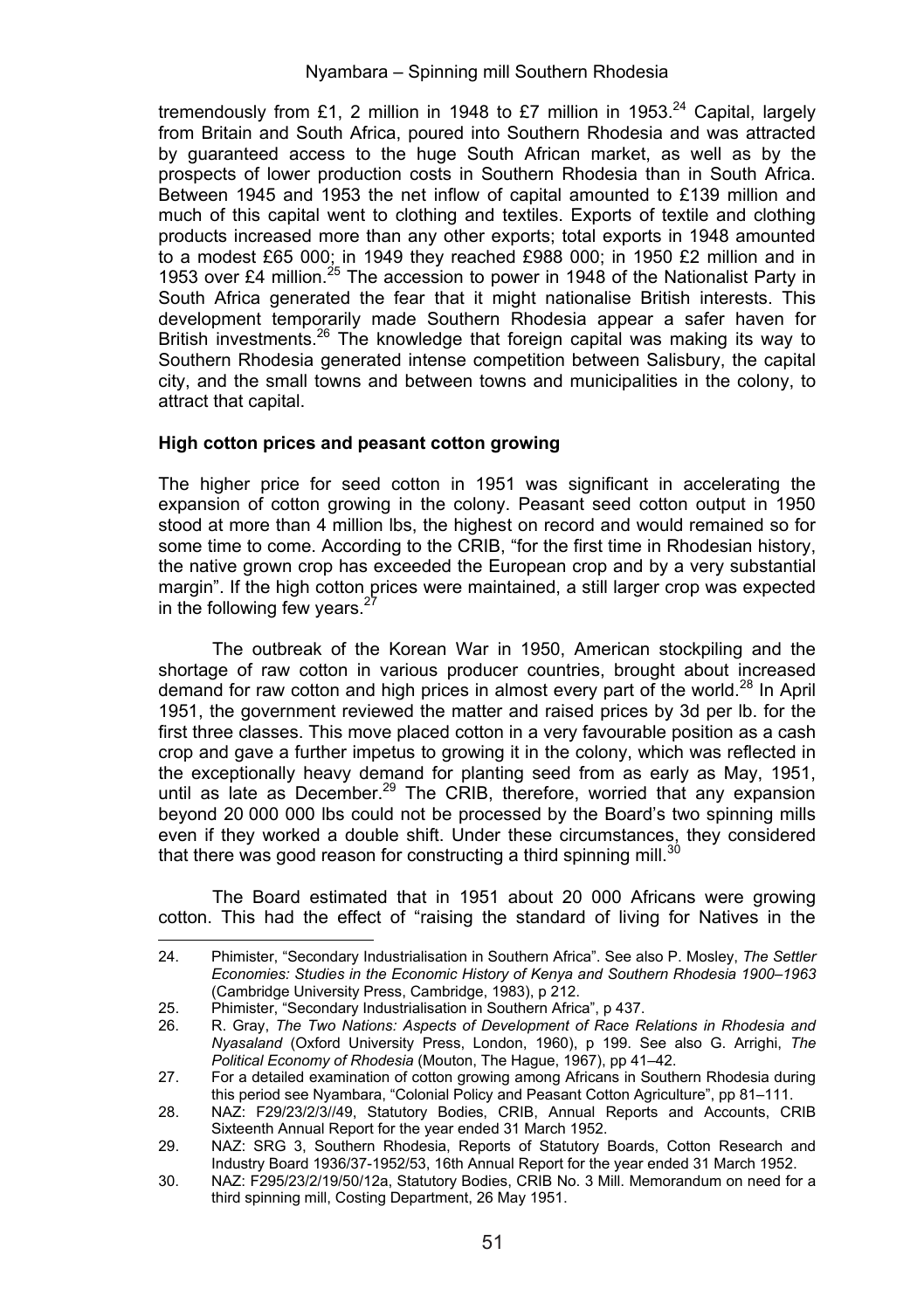reserves, to say nothing of those employed in the mills."<sup>31</sup> Table 2 below shows the number of Africans employed by the Board between 1950 and 1953 compared with Coloured and European employees. The CRIB employed an average of 1 400 Africans annually in the spinning mills and they were aiming to increase the figure to 2,000 with the completion of the No. 2. Mill.<sup>32</sup>

In line with the Industrial Conciliation Act of 1934, Africans employed by the CRIB performed unskilled work. The 1934 Act served to protect white workers against competition from blacks for skilled jobs. Section 4 of the act excluded Africans from the definition of an employee and, therefore, from wage bargaining and skilled trades since only "employees" were allowed to become involved in collective bargaining and to become apprentices.<sup>33</sup> This aspect of the act may explain the Board's constant fear of African labour unrest. The Board considered that the best market for the cotton grower was the home market, "and this meant that to give the grower … the best price for his cotton, the Board had to ensure [the] textile industry was capable of processing all the cotton grown".<sup>34</sup>

|  |                  |  | Table 2: Number of Africans employed by the Board in relation to other |  |  |  |  |
|--|------------------|--|------------------------------------------------------------------------|--|--|--|--|
|  | races, 1950–1953 |  |                                                                        |  |  |  |  |

|           | 1 Jan. 1950 | 31 Mar. 1951 | ⊟31 Mar. 1952 | 31 Mar. 1953 |
|-----------|-------------|--------------|---------------|--------------|
| Africans  | 1 3 1 6     | 1456         | 1633          | 199          |
| Europeans | 51          | 68           |               |              |
| Coloureds |             |              |               |              |

**Source:** NAZ: SRG 3, Southern Rhodesia: CRIB 17th Annual Report for the year *ending 31 March 1953.* 

# **Struggle between CRIB and Gatooma Municipality over location of third mill**

While the CRIB was making the case for a third spinning mill, the question arose on its possible location. This involved the CRIB in a bitter struggle with Gatooma Town Council. Since 1951 the Board had favoured a different site rather than having it at Gatooma:

At present the Board is investigating the financial aspect of developing the colony spinning industry in districts other than Gatooma … Financial considerations alone should not be allowed to overshadow others (strategic for instance) that are more important for the Colony as a whole, as against further development of more<br>favoured sites.<sup>35</sup>

 31. NAZ: F295/23/2/19/50/12a, Statutory Bodies, CRIB No. 3 Mill. Memorandum, need for a third spinning mill, Costing Department, 26 May 1951.

<sup>32.</sup> NAZ: S296/23/2/4/49, Statutory Bodies" CRIB, Minutes of Meetings, Part II 1 November 1950 to 19 March 1952.

<sup>33.</sup> For a detailed examination of the Industrial Conciliation Act, see B. Raftopoulos, "The Labour Movement in Zimbabwe 1945–1965", in B. Raftopoulos and I. Phimister (eds), *Keep on Knocking: A History of the Labour Movement in Zimbabwe 1900–97* (Baobab Books, Harare, 1997), pp 56–57.

<sup>34.</sup> NAZ: S296/23/2/4/49, Statutory Bodies", CRIB, Minutes of Meetings, Part II 1 November 1950 to 19 March 1952.

<sup>35.</sup> NAZ: F295/23/2/19/50/12a, Statutory Bodies: CRIB, No. 3 Mill, Memorandum on need for a third spinning mill, Costing Department, 26 May 1951.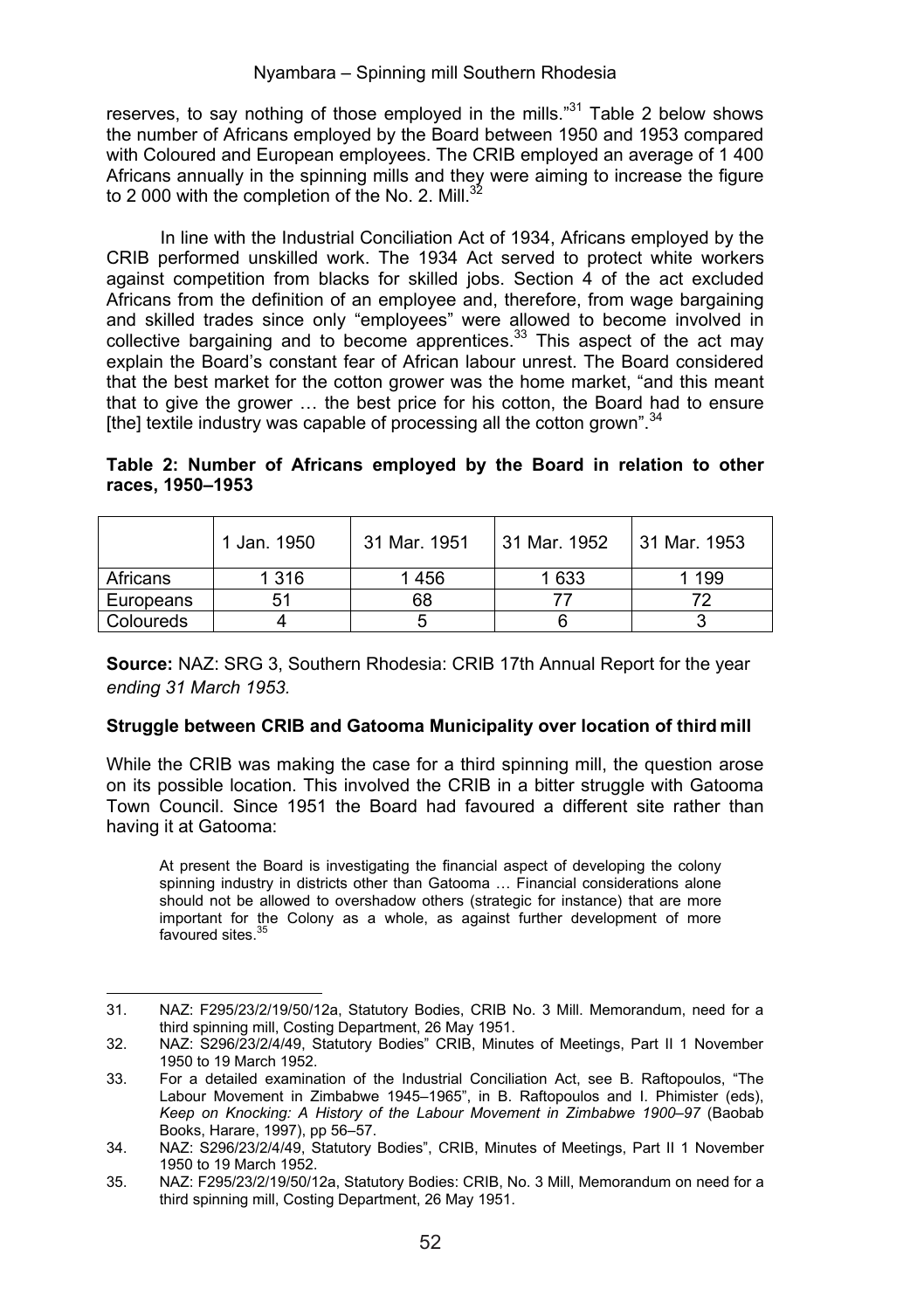The memo makes it clear that the location of additional spinning mill should not be determined by financial considerations alone, but also by other matters, such as strategic issues. Textile experts in the United Kingdom certainly played some part in influencing the Board's decision. The Board requested Cameron, who was on leave in the United Kingdom in 1947, to seek advice on a number of things relating to the development of a spinning industry in a young country. He was advised that "subject to rail and/or road communications being suitable, it would be as well to avoid urban areas, and plan for future expansion to take place in various centres in preference to concentrating on any one area".36 No particular reasons were given for this recommendation.

Cameron also cited the visit to Southern Rhodesia in 1948, by G.H. Meredith of Messrs Platt Brothers, Lancashire, and his advice on the matter. Meredith was a well-known "cotton spinning mill designer in Europe, possibly in the world" with "an unrivalled knowledge of the planning and layout of spinning mills all over the world", and the Board felt that it was "fortunate in being able to obtain the advice and quidance of an authority with his experience.<sup>"37</sup> Meredith recommended the sitting of further extensions to the spinning mills well away from Gatooma, either in the Bulawayo or Umtali direction. He travelled from Bulawayo to Umtali by road with Cameron, and discussed the "pros" and "cons" of the various possible sites pointed out to him.<sup>38</sup> The Board took Meredith's advice and identified Melfort, 22 miles to the east of Salisbury, as one of the most favourable sites. One of the reasons why Meredith favoured Melfort, "was the possibility of [abundant African] labour" because of the existence of reserves in the close vicinity. This factor, among others, was given prominence in one of the CRIB reports:

It is geographically the centre of a great many Native reserves ... [that] are already well established cotton growing areas. They are a potential source of intelligent African labour which would be more likely to remain static than labour recruited from more distant parts in, and outside the Colony. The stabilisation of the Native labour force could be encouraged by providing African housing and amenities …This, in turn, would overcome one of our main difficulties namely, that of retaining our African labour after it has been trained.<sup>39</sup>

Once the decision to locate the spinning industry at Melfort was reached, the Board would seek the permission of the Town and Country Planning authority to lay out housing schemes and decide on the location of the mill buildings. $40$ "Everything would be undertaken in an organised, orderly scheme of planning under the direction of the Board, which itself would be responsible for its own building and development programme." This was expected to free the Board from the nightmare of unreliable contractors who had been a constant hindrance to the

 36. NAZ: S482/166/11/48, CRIB-Reports, 1948/1949, CRIB, Twelfth Annual Report for the period ending 31 March 1948.

<sup>37.</sup> NAZ: F295/23/2/19/50/12a, Statutory Bodies, CRIB No. 3 Mill, Memorandum on the need for a third spinning mill, Costing Department, 26 May 1951.

<sup>38.</sup> NAZ: F295/23/2/19/50/12a, Statutory Bodies, CRIB No. 3 Mill, Memorandum on the need for a third spinning mill, Costing Department, 26 May 1951.

<sup>39.</sup> NAZ: F295/23/2/19/50, Statutory bodies, CRIB No. 3 Mill: Additional notes on the necessity of a third mill and location site.

<sup>40.</sup> For more details on the Town and Country Planning authority see, among others, NAZ: S62/1, Commission of Inquiry, Town and Country Planning Control, Terms of Reference and Establishment; NAZ: S65: Commission of Inquiry, Town and Country Planning Control Report; NAZ: S63/1, Commission of Inquiry: Town and Country Planning Control, Oral evidence.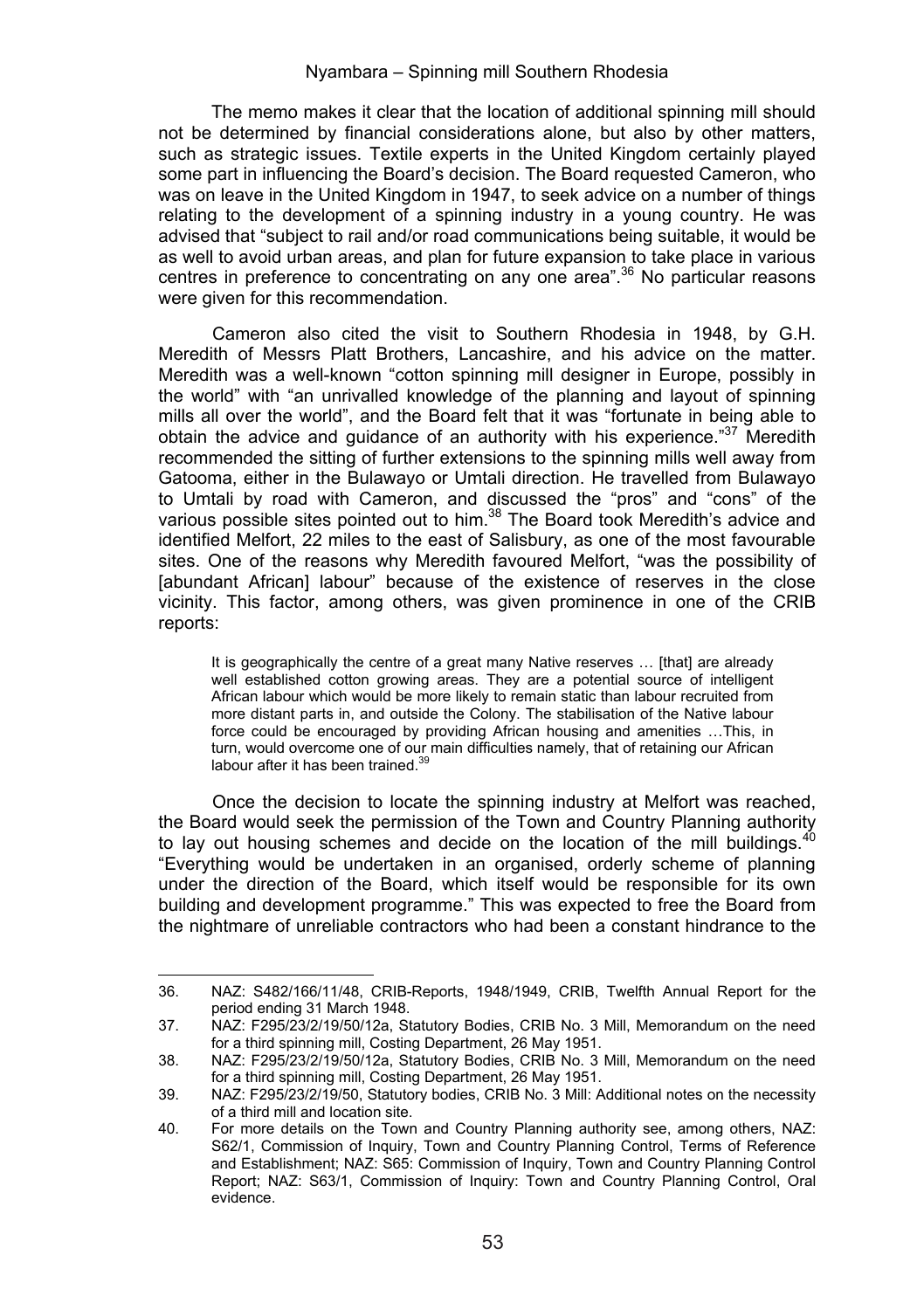industry's progress. $41$  The Board thought that the location of the mill at Melfort would mean the living conditions of its employees would be favourable "similar in many ways to those initiated by well known industrialists like Lever Brothers whose enlightened schemes have endured [a stable workforce] over a long period of years." The new mill at Melfort would also "develop a hitherto, undeveloped part of the Colony industrially", in a way which "the State could look back on with pride, fifty, or more years hence".<sup>42</sup> The CRIB thought that Melfort would be different from "the piecemeal progress in Gatooma". If by any chance they were to discover 10 to 15 years down the line that this decentralisation policy did not work, they could always modify it <sup>43</sup>

It was foolhardy for the Board to assume that establishing the mill near reserves would automatically assure them of abundant and presumably cheap African labour. Labour studies in colonial Africa generally agree that colonial enterprises suffered from severe "shortages" of labour not because labour was unavailable, but because of poor working conditions.<sup>44</sup> If the Board offered attractive wages, it would get adequate labour, but the general trend was that African workers were paid below subsistence wages. If the Board offered low wages Africans would be reluctant to provide the necessary labour.

It is not clear under what circumstances A.E. Winterton, the Minister of Trade and Industrial Development, in one of his speeches, mentioned Rusape as an alternative site for the spinning mills. The Rusape Town Management Board seized upon the speech to campaign for their town as the most suitable site. The secretary of the Board wrote that he had been "directed to put forward certain points in favour of Rusape being considered as a suitable centre for the cotton milling industry".45 He enumerated many advantages of locating an industry in Rusape, for instance, the availability of abundant water "from the perennial river Lesapi". He claimed that there were no town requirements which restricted the usage of water and in addition, "the water charges are possibly the cheapest in the colony".46

Another major consideration was that local Africans produced raw cotton around Rusape in the Chiduku, Dowa and Weya reserves. In the 1949/50 season 36 936 lbs of cotton were grown in these areas and the estimate for 1951 was an increase to 40 000 lbs. In Inyanga and Makoni reserves 40 000 lbs and 50 000 lbs

<sup>&</sup>lt;u> Alexandria de la contrada de la contrada de la contrada de la contrada de la contrada de la contrada de la c</u> 41. CRIB annual reports are replete with complaints by the Board about contractors who failed to meet the targets set. For instance, the completion of No.1 Mill and No. 2 Mill was delayed due to contractors who did not complete the task on time.

<sup>42.</sup> NAZ: F295/23/2/19/50, Statutory bodies, CRIB: No. 3 Spinning mill, Additional notes on the necessity of a third and location site.

<sup>43.</sup> NAZ: F295/23/2/19/50/13, Statutory Bodies, CRIB: No. 3 Spinning Mill, Minutes of the Proceedings of a Meeting between Minister for Trade and Industrial Development (A.E. Winterton); Geo Munro, MP; representatives of the CRIB; and the Town Council of Gatooma, Friday 20 July 1951.

<sup>44.</sup> For workers in the mining industry, see C. van Onselen, *Chibaro: African Mine Labour in Southern Rhodesia 1900–1923* (Pluto Press, London, 1980). The agricultural and plantation sector is well dealt with by D.G. Clarke, *Agricultural and Plantation Workers in Rhodesia* (Mambo Press, Gwelo, 1977).

<sup>45.</sup> NAZ: F295/23/2/19/50/3a, Secretary, Rusape Town Management Board to Secretary, CRIB, 9 August 1951.

<sup>46.</sup> NAZ: F295/23/2/19/50/3a, Secretary, Rusape Town Management Board to Secretary, CRIB, 9 August 1951.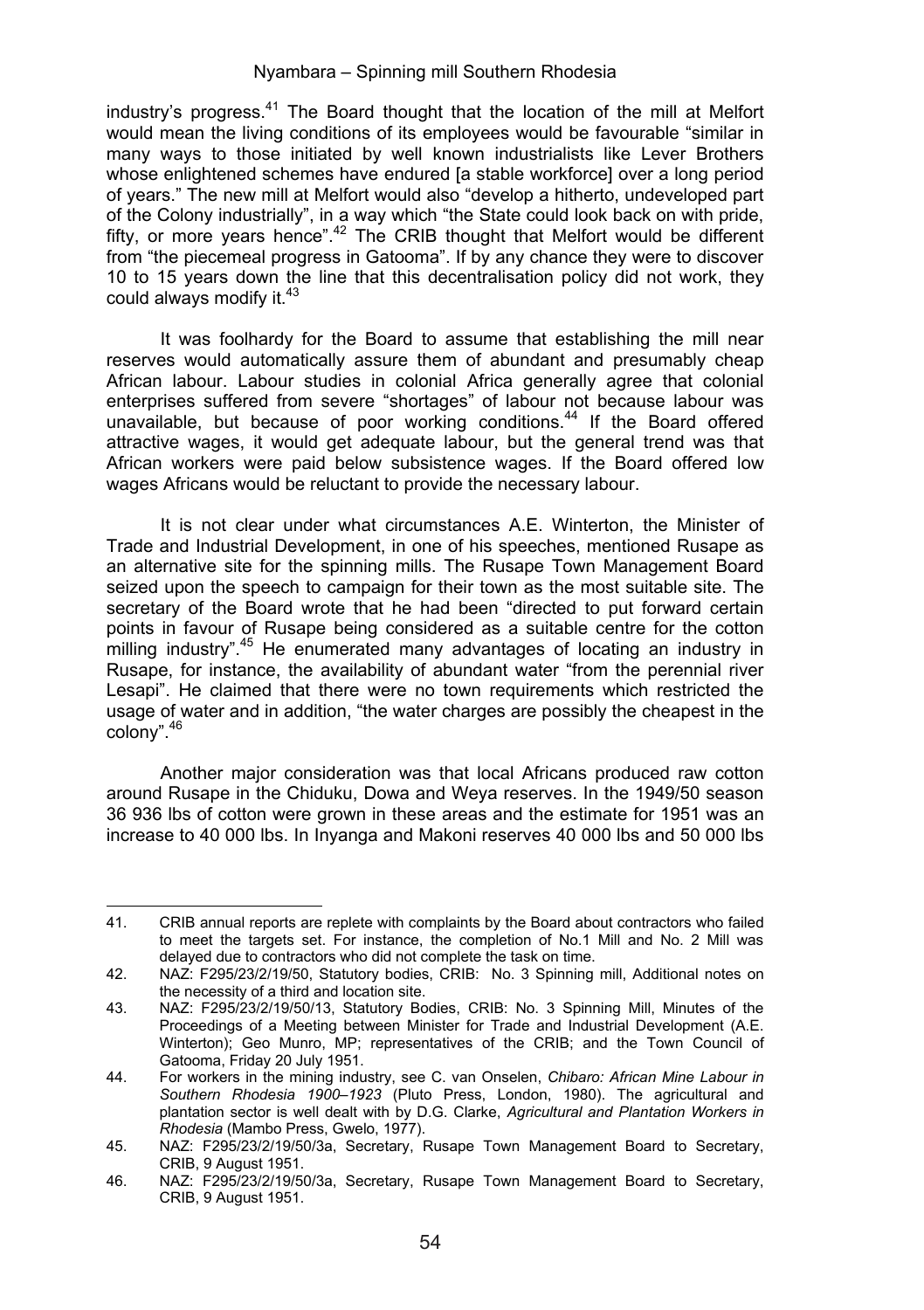were grown in 1949/50 and 1950/51 respectively.<sup>47</sup> The secretary added that the production of food was currently a "priority in these areas, [but] as the urgency for food production decreases people tend to grow cash crops."<sup>48</sup> As shown later in this article, the above figures of peasant cotton production in the Rusape area are nowhere close to those of the peasants in the Hartley district for the same period. In terms of levels of cotton production, therefore, Hartley district was still the most suitable location for the spinning mills.

For the European staff, Rusape was said to have "the finest climate in the Colony, situated … within easy reach of Umtali and Inyanga". The secretary boasted of the available services and facilities such as nursery and boarding schools, a child care centre and the Makoni Country Club which provided good sporting facilities. Fishing could be done at Inyanga, various private dams as well as the Lesapi River. In addition, "new stands have recently been opened up, about half of which have been sold or leased; industrial stands are available with rail access".<sup>49</sup> The list of attractions also included the likelihood of the establishment of one of the largest departmental stores in the Colony and "this will solve shopping problems for the housewife, an important factor".50 With regards to the availability of African housing, the Rusape Board boasted of "a large location with ample room for extension", and went on to explain that not only was "an economical type of housing … being constructed in order to keep rents down to the lowest figure", but a beer hall and a bioscope were other leisure-time attractions in the location.<sup>51</sup> The Rusape Board claimed that they had the support of the Inyanga Farmers' Association, which at one of its meetings passed the resolution that: "This Association asks that if a new cotton ginnery and mill be built, it be situated at Rusape, owing to the interest being taken in cotton growing in the Eastern Districts".<sup>52</sup> A copy of this letter was sent to the Rusape Tobacco Marketing Board, presumably to lobby for additional support to this cause.

Marandellas also made a bid as the most suitable location for the cotton industry in general and the spinning mill in particular. The town authorities issued a publicity brochure under the title, "Marandellas, the Obvious Choice for the Textile Industry", in which it claimed that the town had also been chosen "as the site for an overseas firm of cotton weaving and processing ... cotton ... ginning, spinning<br>and weaving; cotton seed and oil extraction".<sup>53</sup> This report claiming that Marandellas was the future cotton textile centre brought home to the Gatooma Municipality Action Sub-Committee the urgency of holding discussions with the government. The sub-committee was formed specifically "to keep a watching brief

<sup>&</sup>lt;u> Alexandria de la contrada de la contrada de la contrada de la contrada de la contrada de la contrada de la c</u> 47. NAZ: F295/23/2/19/50/3a, Secretary, Rusape Town Management Board to Secretary, CRIB, 9 August 1951. See also T.O. Ranger, *Peasant Consciousness and Guerrilla War in Zimbabwe: A Comparative Study* (James Currey, London, 1985).

<sup>48.</sup> NAZ: F295/23/2/19/50/3a, Secretary, Rusape Town Management Board to Secretary, CRIB, 9 August 1951.

<sup>49.</sup> NAZ: F295/23/2/19/50/3a, Secretary, Rusape Town Management Board to Secretary, CRIB, 9 August 1951.

<sup>50.</sup> NAZ: F295/23/2/19/50/3a, Secretary, Rusape Town Management Board to Secretary, CRIB, 9 August 1951. This resonates with the idea of housewives as consumers that U. Kufakurinani explores. See his recent paper, "Housewifery in Rhodesia", presented to the Economic History Department seminar series, 10 May 2013, pp 15–16.

<sup>51.</sup> NAZ: F295/23/2/19/50/3a, Secretary, Rusape Town Management Board to Secretary, CRIB, 9 August 1951.

<sup>52.</sup> NAZ: F295/23/2/19/50/2, A. Young, Hon. Secretary of Inyanga Farmers' Association to Minister of Trade and Industrial Development, 31 July 1951.

<sup>53. &</sup>quot;Council Deputation to PM to Seek Government Assurance on Gatooma's Industrial Future", *Gatooma Mail and Mining Gazette*, 17 December 1953.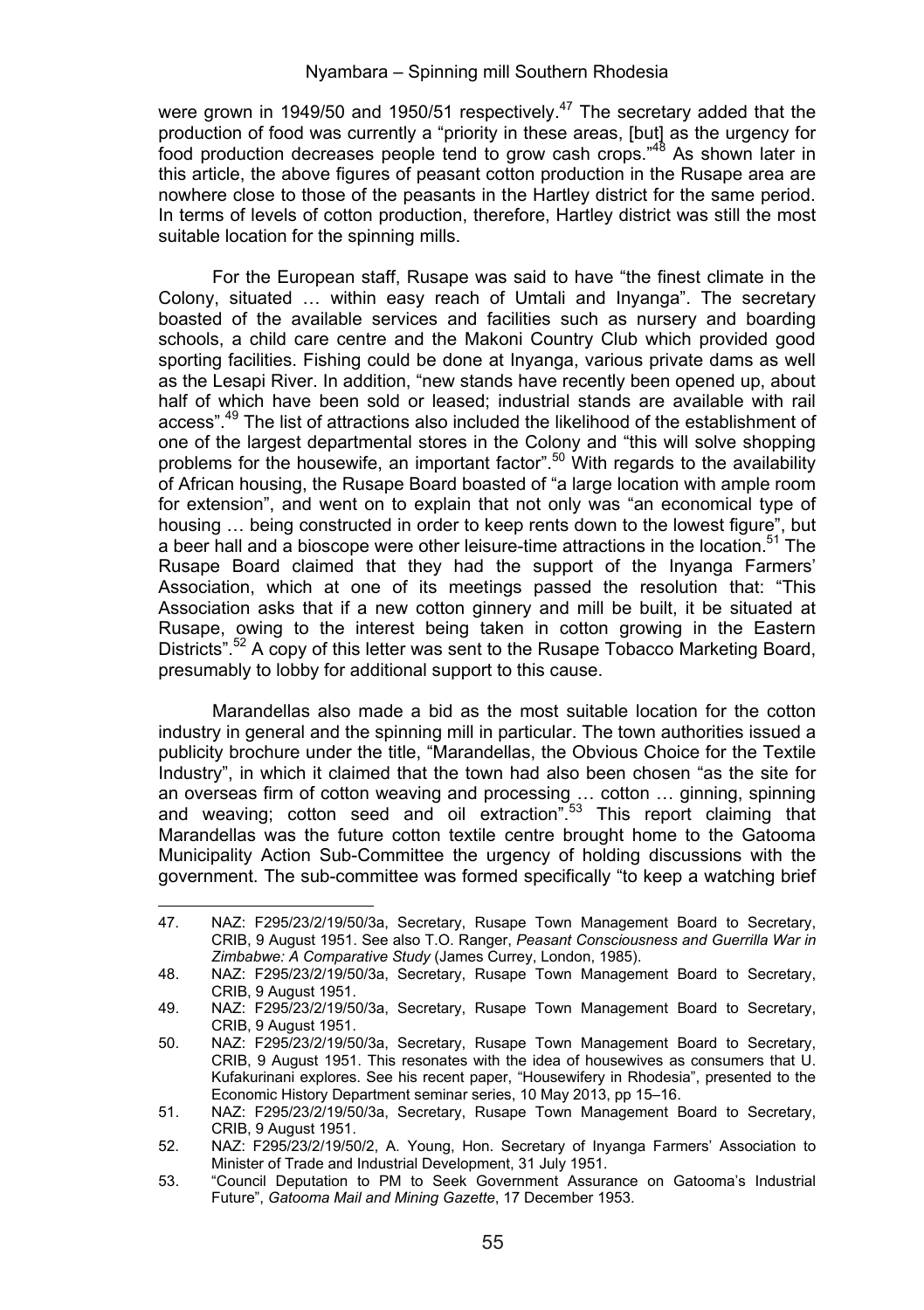on Gatooma's industrial development and encourage new industry to the town". It was made up of the mayor and his deputy, the town clerk, and one of the councillors, J.W.A. Wixley.54 The sub-committee sought assurance from the government that "Gatooma is not forgotten as a future industrial centre – particularly as a cotton industrial centre".55 It presented its case thus: The "council had been committed to considerable financial expenses" to improving the water supply situation, on new electricity schemes and upgrading the sewage system. It had also taken steps to "attract new industries ... to help pay for these services". The sub-committee stressed that it was time the government helped to "put Gatooma on the map".<sup>56</sup> The sub-committee subsequently met the prime minister, Garfield Todd, in late 1953 and "received a sympathetic hearing" from him on the matter.<sup>57</sup>

## **Why CRIB wanted to move out of municipal jurisdiction**

It is unclear why the Board desired to move out of the jurisdiction of the Gatooma Municipality. A casual reading of the documents seems to suggest that they were disgruntled by the high water and electricity charges on their properties and also by the constant fear of labour unrest. But there is no evidence to suggest that water and electricity charges in Gatooma were any worse than in other municipalities and that Gatooma was more vulnerable to labour unrest. It appears that the Board used these reasons to mask other underlying problems with the municipality. What is clear though is that the relationship with the municipality had become frosty to the extent that the Board simply wanted to find another location especially for the third mill. They used the recommendation of 1951 for a third mill as an excuse to move away from Gatooma.

In January 1952, Sommerville complained about the increased electricity charges payable to the municipality:

We are disappointed to note your increased charge of .50d per unit, plus the existing K.V.A. charge of 7/6d. Considering the substantial increase in the Municipality's consumption (largely due to the Board's increased consumption), which has had the effect of reducing the E.S.C.'s charge to the Municipality, it was expected that the old charge of .45d per unit would have been reduced.

It is observed from the Municipality's Annual Accounts for the vear to  $30<sup>th</sup>$ June, 1950 … that a profit of roughly £4,000 was earned on the sale of electricity. Such a figure of profit does not indicate any serious financial need to raise the charge, but if such a course has been necessary, surely this increased charge should have been passed on to other consumers … We understand that other consumers have not been charged extra and we should be interested to know if this is correct and if so, why. We ask the Council to reconsider the increased charge you have made. 58

Again in October 1952, Sommerville warned the Council of the Board's desire to move the CRS and the absorbent cotton wool factory away from "its current location." This was triggered by the municipality's intention to increase water and electricity tariffs for the Board's properties following proposed increased

 54. "Council Deputation to PM…", *Gatooma Mail and Mining Gazette*, 24 December 1953.

<sup>55. &</sup>quot;Council Deputation to PM …", *Gatooma Mail and Mining Gazette,* 17 December 1953.<br>56. "Council Deputation to PM …", *Gatooma Mail and Mining Gazette,* 17 December 1953.<br>57. "Council Deputation to PM…

<sup>58.</sup> NAZ, F296/23/2/4/49, Statutory Bodies, CRIB Minutes of meetings: Part II from 1 November 1950 to 19 March 1952, D. Sommerville, CRIB Cost Accountant, to Town Clerk, Gatooma Municipality, re Electricity tariff to spinning mills, 19 January 1952.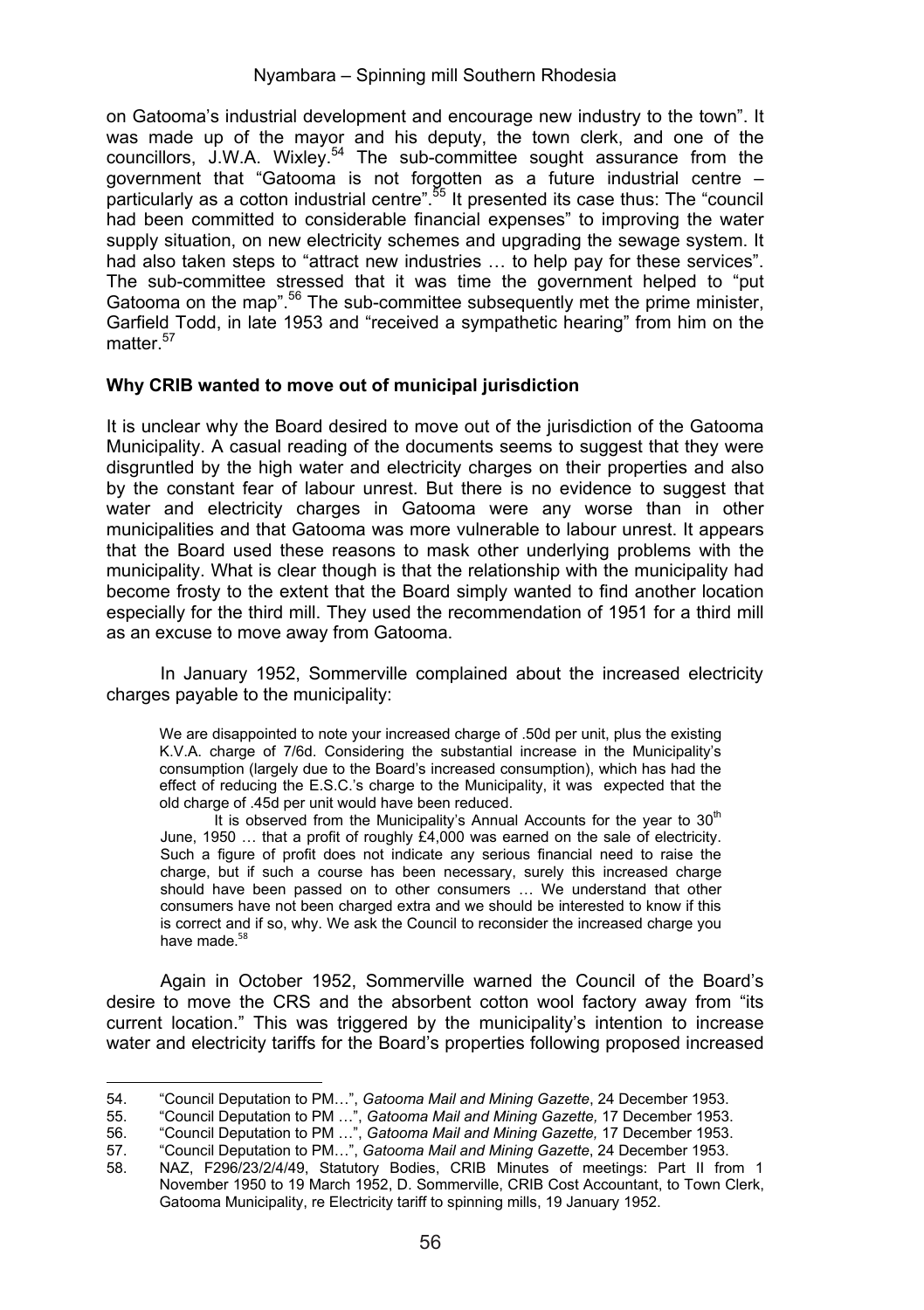capital expenditure by the municipality.<sup>59</sup> The new electricity tariffs resulted in increases in charges varying from about 10 percent for domestic, business and industrial use. $60$  The Board also disliked the inconvenience caused by council directives on the use of electricity. In October 1952, the town electrical engineer emphasised the necessity of companies to utilise the night shifts between 7 pm and 7am, when electricity consumption was at its lowest.<sup>61</sup> The CRIB was working on a one-day shift at the time and the council complained that the Board's power use was costing several hundred pounds; it requested the Board to operate on night shifts when there was less call for electricity use.<sup>62</sup>

The Board was also irritated by the move on the part of the Gatooma Town Council to extend its boundaries to include "the residential and industrial portions of the Cotton Research Station …The area to be included is of 32 acres and contains 7 residential houses, the Research Station offices and laboratories and the Cotton Wool Factory."<sup>63</sup> Council considered it necessary to include this area within its boundary from a town planning point of view. One reason was that the CRS had been supplied with municipal electric power and water since 1949.<sup>64</sup> What hurt the Board most was that they "knew nothing of the Municipality's move until it appeared in the Government Gazette".<sup>65</sup> The Board disliked the inclusion within the municipal boundary. Cameron outlined the difficulties of not only being within a municipality but also of being in the Gatooma district. He wanted the Board to be "master in its own house and run its own township away from municipal control [because] within a municipality this is difficult".<sup>66</sup> It felt that by moving "to fresh ground", it would be able to "plan the mill township properly and not be forced into a 'bit-by-bit' growth as in Gatooma".<sup>67</sup>

The Board also claimed that its desire to move was influenced by the fact that if expansion of the mills took place in Gatooma, this would be accompanied by an increase in the number of African workers, which they deemed unhealthy from a labour relations point of view. They considered it better to "scatter employees" by

 59. "Cotton Research Station and Cotton Wool Factory may Move: Warning by the General Manager to the Municipality", *Gatooma Mail and Mining Gazette,* 9 July 1953.

<sup>60. &</sup>quot;Electricity Tariff", *Gatooma Mail and Mining Gazette*, 5 November 1953; "New Municipal Estimates of Income and Expenditure: Electricity Charges Increased, Assessment Rate and Water Charges Unchanged, but Sanitation and Vehicle License Fees Up", *Gatooma Mail and Mining Gazette*, 29 October 1953.

<sup>61.</sup> At the end of June 1952, it was found necessary to stop the 2nd and 3rd shifts in the No. 1 Mill and to work only one shift. Because of a severe recession in the cotton industry, demand had fallen to a level which justified the working of only one shift. See NAZ: SRG3, Southern Rhodesia: Reports of Statutory Boards, Cotton Research and Industry Board, 1936/37-1952/53, CRIB 17th Annual Report for Year Ending 31 March 1953.

<sup>62. &</sup>quot;Electricity Tariff", *Gatooma Mail and Mining Gazette,* 2 October 1952.

<sup>63. &</sup>quot;Town Boundaries Increased", *Gatooma Mail and Mining Gazette*, 5 November 1953. See also "Municipality Seeks to Include Research Station within Boundary", *Gatooma Mail and Mining Gazette,* 9 April 1953.

<sup>64. &</sup>quot;Municipality Seeks to Include Research Station within Boundary", *Gatooma Mail and Mining Gazette,* 9 April 1953.

<sup>65. &</sup>quot;Municipality Seeks to include Research Station within Boundary", *Gatooma Mail and Mining Gazette*, 9 April 1953.

<sup>66. &</sup>quot;Fresh Emphasis on Gatooma as Third Cotton Mill Site: Social Life of European and African Employees an Important Factor", *Gatooma Mail and Mining Gazette*, 6 September 1952.

<sup>67.</sup> NAZ: F295/23/2/19/50/13, Statutory Bodies, CRIB: No. 3 Spinning Mill, Minutes of the proceedings of a meeting at Gatooma between the Hon. Minister for Trade and Industrial Development (A.E. Winterton, M.P), Geo Munro (M.P.) and representatives of the CRIB and the Town Council of Gatooma, 20th July 1951.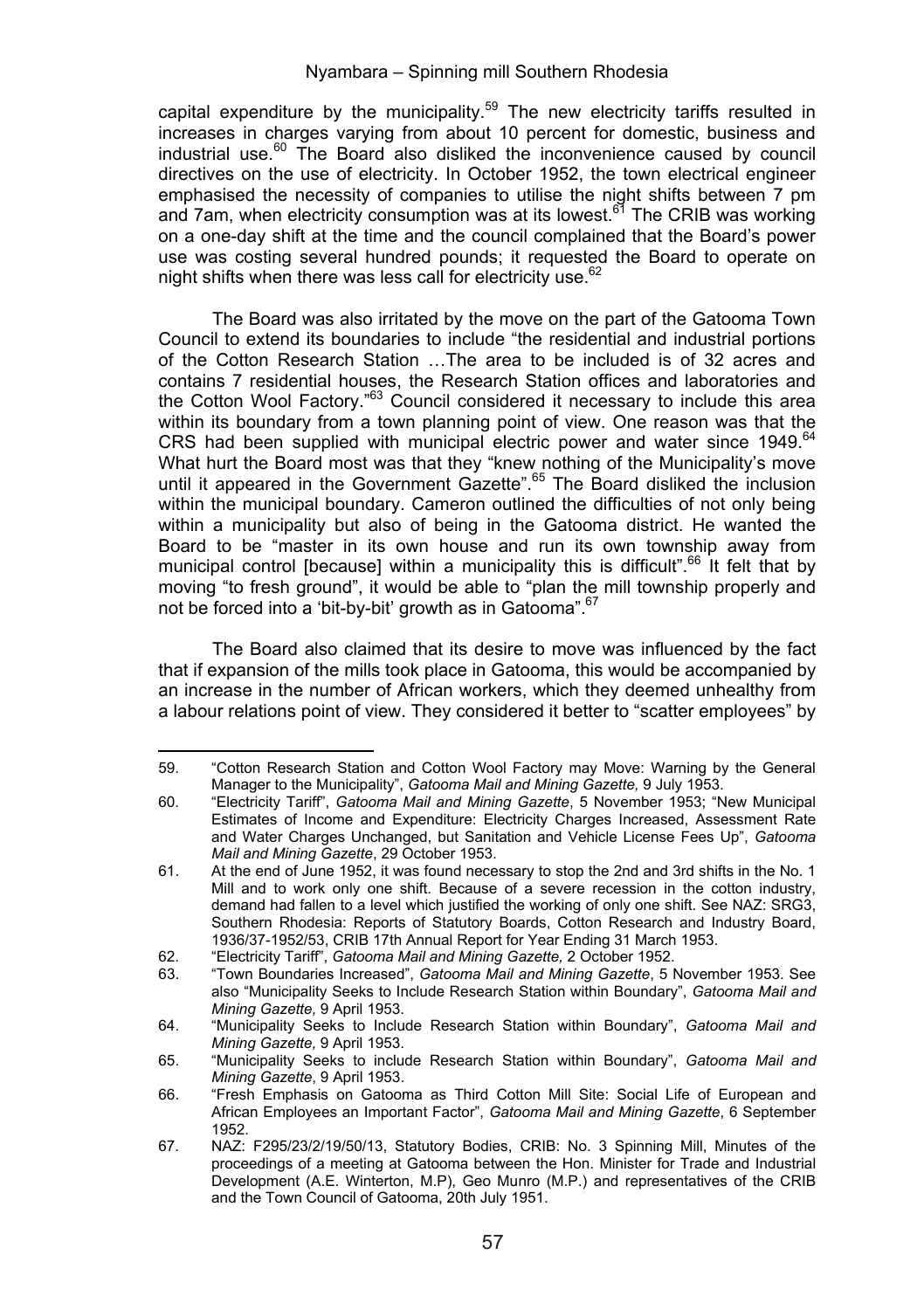establishing additional mills out of Gatooma "in the event of trouble with the natives". "Many people", Cameron remarked, "think Gatooma is too hot" and this may prove a difficulty in recruiting labour, especially European labour.<sup>68</sup> Perhaps the general strike of 1948, that began in Bulawayo and spread to Gwelo and Salisbury, was still fresh in their minds.<sup>69</sup> The strike had demonstrated the power of African labour for it resulted in the abolition of the 2s.6d. rent that some married workers paid for special quarters.<sup>70</sup> It is however, unclear whether or not African workers in Gatooma had been involved in industrial action prior to the 1948 general strike. Neither is it clear how the scourge of industrial action was to be avoided merely by moving out of Gatooma, without necessarily addressing the working conditions of the workers, which were the main cause of industrial action. The 1948 strikes spread through the major urban areas of the country and had neither begun nor ended in Gatooma but it is recorded that the largest mine strike broke out at the Cam and Motor Mine near Gatooma on 20 April. It is likely that the Board used the fear of industrial unrest as an excuse to move out of Gatooma.

Sommerville's warning of the Board's desire to move outside the municipal boundaries attracted a barrage of criticism from members of the Gatooma Town Council. According to S.E. Poole:

The CRIB … had been our main stand-by for quite a long time and . . . [we have] given up many things for the sake of keeping the Board here and of assisting them; and now all that had been given up and wiped out when it appeared we were no longer of assistance.

Mayor Hudson noted that "Council was in bad water as far as the CRIB was concerned. …It seemed there was something wrong with the Municipality at every turn".<sup>72</sup> He thought that the Board was ungrateful because,

the Municipality had been subsidising the CRIB for some considerable time, spending some one quarter of a million pounds on the CRIB housing, water, electricity, etc. … Council had also had to urgently go ahead with sewerage for their  $sake<sup>73</sup>$ 

He felt that the Board had adopted "a very high handed attitude", and that for the previous two years the higher authorities of the Board were virtually unapproachable and everything the Council did was viewed with suspicion.<sup>74</sup> Another of the Gatooma councillors, R. Sternberg added his voice:

As soon as they [CRIB] were set up they forgot their origins and thought they themselves had done it. They got high-handed and turned against those who had set

 68. NAZ: F295/23/2/19/50/13, Statutory Bodies, CRIB: No. 3 Spinning Mill, Minutes of meeting at Gatooma, 20th July 1951.

<sup>69.</sup> For more details on the General Strike of 1948, see among others, I. Phimister and B. Raftopoulos, "'*Kana sora ratswa ngaritsve':* African Nationalists and Black Workers, the 1948 General Strike in Colonial Zimbabwe", *Journal of Historical Sociology,* 13, 3, August 2000; J. Lunn, "The Meaning of the 1948 General Strike in Colonial Zimbabwe", in B. Raftopoulos and T. Yoshikuni (eds), *Sites of Struggle: Essays in Urban History* (Weaver Press, Harare, 1999), pp 163–182; Raftopoulos and Phimister (eds), *Keep on Knocking*, p 67.

<sup>70.</sup> Raftopoulos and Yoshikuni (eds), *Sites of Struggle,* p 168.

<sup>71. &</sup>quot;Council Debate on Cotton Research Station Move", *Gatooma Mail and Mining Gazette*, 16 July 1953.

<sup>72. &</sup>quot;Council Debate …", *Gatooma Mail and Mining Gazette*, 16 July 1953.

<sup>73. &</sup>quot;Council Debate …", *Gatooma Mail and Mining Gazette*, 16 July 1953.

<sup>74. &</sup>quot;Council Debate …", *Gatooma Mail and Mining Gazette,* 16 July 1953.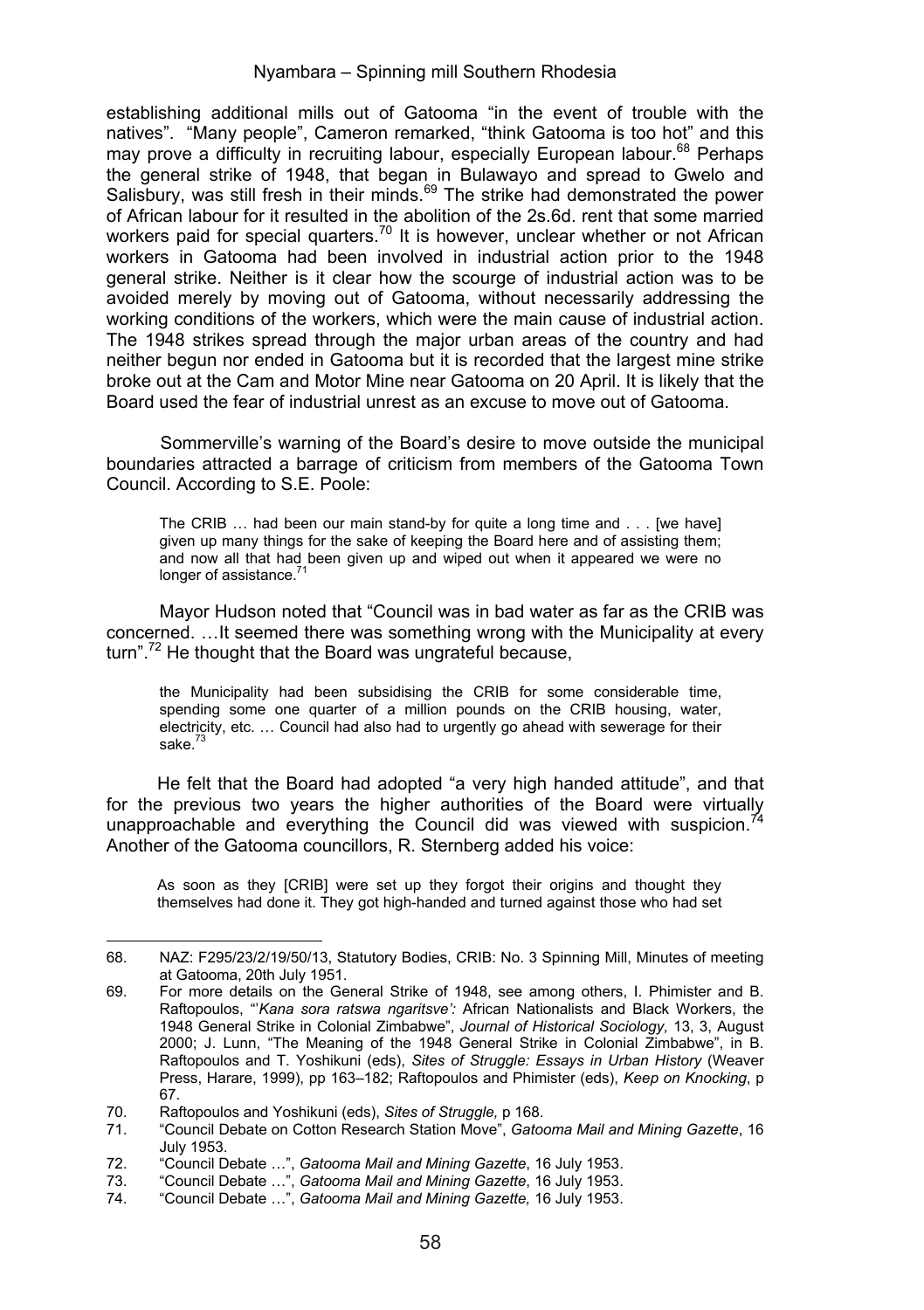them up. … These … boards were self sufficient except for money, acted on their own and were not responsible to the Government.<sup>75</sup>

Council felt betrayed by the CRIB as they believed that it had done everything possible and was still prepared to do so, yet it was considered a nuisance by the Board.<sup>76</sup> At a special meeting of the Gatooma Town Council held on 16 July 1951, attended by Winterton, the MP of Gatooma and representatives of the municipality and the Board, discussion centred on whether or not to expand existing spinning facilities at Gatooma.<sup>77</sup> Alderman C.C. Elliott questioned why the CRIB had surveyed Melfort before considering extending their organisation in Gatooma. Council members went on to promise attractive conditions for the Board if it remained in Gatooma.78 Councillor J. Burke opined that Council "should make sacrifices to retain this industry in Gatooma".<sup>79</sup> And Wixley suggested that the municipality was prepared to release any land under its control to the Board for its use and that European housing (but not African), could be built on this land which was outside the municipal boundary, and was therefore subject to municipal rates.80 The municipality was also prepared to supply water and electricity at normal town rates. "Surely", said Wixley, "such an offer cannot be bettered anywhere". He hoped that these incentives would "have a bearing on what appears to be the growing opinion of the Board that the third mill should be set up outside the Municipal area and will influence the Board in its decision".<sup>81</sup>

Wrixley did not think the CRIB "realised how lucky they were [sic, it was] to have such a reasonable supply of labour" and that "setting up a factory 'in [sic] the blue' raises many problems. Apart from the reluctance of Europeans to live away from town, it will not be easy to attract native labour".<sup>82</sup> He suggested that the Chamber of Commerce, which represented the largest body of taxpayers, would not support the establishment of a third mill anywhere but in Gatooma.<sup>83</sup> His argument was that since 20 percent of European cotton acreage was in the Gatooma-Hartley district and that 50 percent of African grown cotton came from the Mhondoro Reserve in the Hartley district, it made economic sense to have the spinning mills in Gatooma. The period 1948/49 marked the beginning of sustained

<sup>75. &</sup>quot;Council Debate …", *Gatooma Mail and Mining Gazette*, 16 July 1953.

<sup>76. &</sup>quot;Council Debate …", *Gatooma Mail and Mining Gazette*, 16 July 1953.

<sup>77.</sup> The Meeting was also widely reported in the *Rhodesian Herald,* 21 July 1951.

<sup>78.</sup> NAZ: F295/23/2/19/50/13: Statutory Bodies, CRIB, No. 3 Spinning Mill: Minutes of the Proceedings of a Meeting at Gatooma between Minister for Trade and Industrial Development (A.E. Winterton), George Munro (MP), Representatives of the CRIB and the Town Council of Gatooma, 20 July 1951.

<sup>79.</sup> NAZ: F295/23/2/19/50/13, Statutory Bodies, CRIB, No. 3 Spinning Mill, Minutes of the Proceedings of a Special Meeting of the Town Council of Gatooma, in the Council Chamber, 16 July 1951.

<sup>80.</sup> NAZ: F295/23/2/19/50/13, Statutory Bodies, CRIB, No. 3 Spinning Mill, Minutes of the Proceedings of a Special Meeting of the Town Council of Gatooma in the Council Chamber, 16 July 1951.

<sup>81.</sup> NAZ: F295/23/2/19/50/13, Statutory Bodies, CRIB: No. 3 Spinning Mill, Minutes of the Proceedings of a Meeting at Gatooma between Minister for Trade and Industrial Development (A.E. Winterton), George Munro (MP), Representatives of the CRIB and the Town Council of Gatooma, 20 July 1951.

<sup>82.</sup> NAZ: F295/23/2/19/50/13, Statutory Bodies, CRIB, No. 3 Spinning Mill: Minutes of the Proceedings of a Meeting at Gatooma between Minister for Trade and Industrial Development (A.E. Winterton), George Munro (MP), Representatives of the CRIB and the Town Council of Gatooma, 20 July 1951.

<sup>83.</sup> NAZ: F295/23/2/19/50/13, Statutory Bodies, CRIB, No. 3 Spinning Mill: Minutes of the Proceedings of a Meeting at Gatooma between Minister for Trade and Industrial Development, George Munro, and Representatives of the CRIB and the Town Council of Gatooma, 20 July 1951.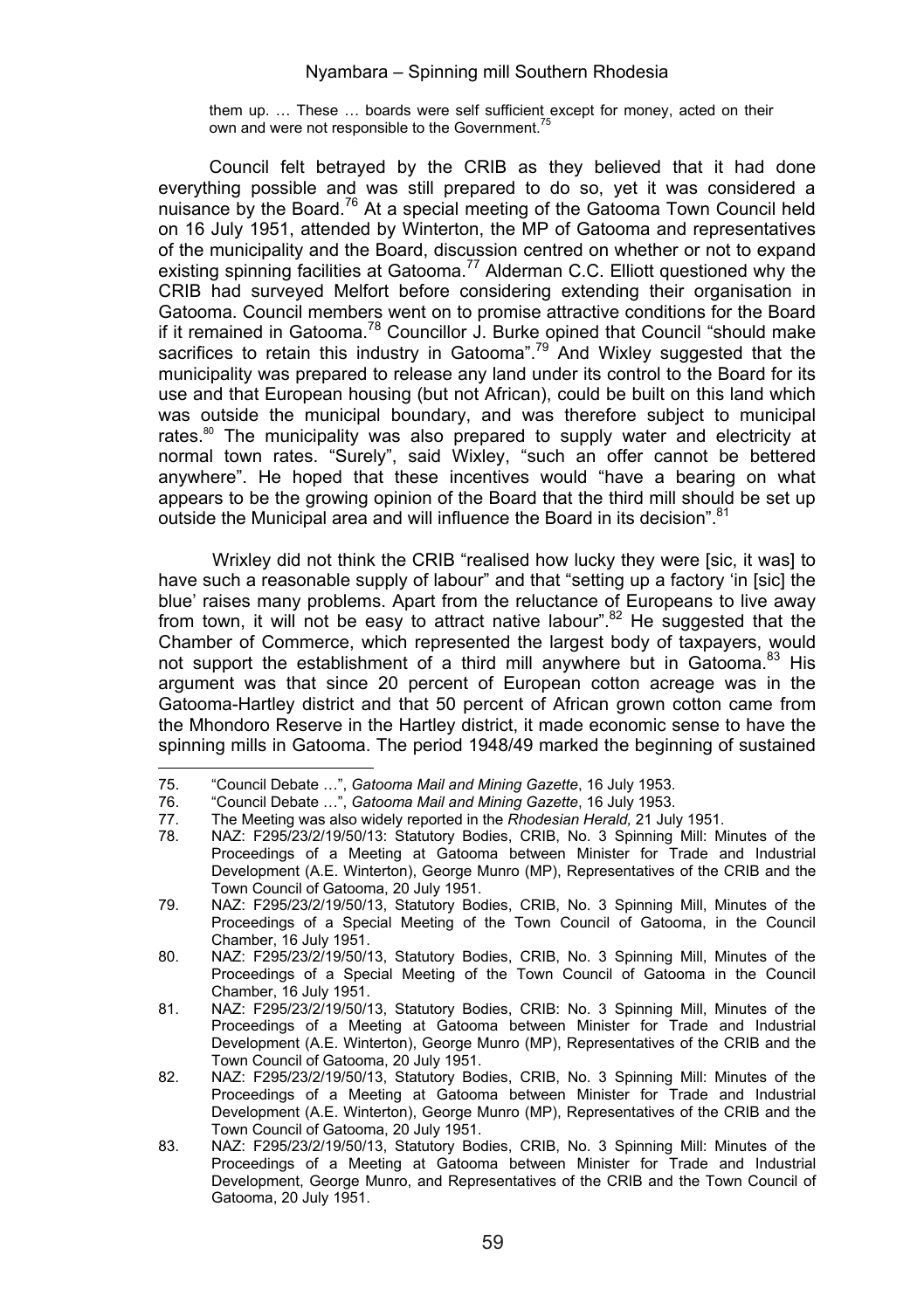cotton production, especially in the Mhondoro Reserve and the Msengezi Purchase Area. The acreage planted to cotton that season was more than that of the previous year, due chiefly to a large number of new growers taking up cotton, coupled with the relatively high prices fixed by the government in advance, which made cotton attractive. The yield was in fact the highest recorded since 1926.<sup>84</sup>

From the mid-1930s, cotton was perhaps the only crop in suitable areas of the country that Africans produced at the behest of the state. The CRIB used various strategies to stimulate cotton production in African reserves. They worked hand-in-hand with members of the departments of Native Education and Native Affairs to distribute free seeds and pamphlets written in indigenous languages on aspects of cotton growing and held informative meetings prior to harvesting time. The positive response to cotton growing especially in the Hartley district was due partly to these propaganda campaigns as well as the attractive prices paid. F.M. Micklesfield, the land development officer and his wife, and P.W.L. Swift, the NC for Hartley district popularised cotton in Mhondoro. The campaign involved buying cotton for cash on the spot. These officials hoped that the act of paying cash on the spot and the impression that this had on the onlookers would generate interest in growing cotton.<sup>85</sup> This strategy stimulated interest in cotton and led to an increase in the acreage planted in the areas where the campaign was held; the initiative had also been run for a number of years. The Board also provided one free bag of cotton seed for new growers. This modest inducement stimulated an increase in the acreage planted during the 1949/50 season. $86$  In each season from 1948 to 1953, Hartley district produced more than 80 percent of the total peasant crop.87 Paul Mosley observed that "Hartley District had become emphatically the most prosperous in the early 1950s, having by far the greatest African cotton acreage".<sup>88</sup> *The African Market* described the Mhondoro Reserve in 1950 as "one of the richest cotton-producing areas in Southern Rhodesia".<sup>89</sup> Mhondoro produced the highest amount of seed cotton for three consecutive years, with 1 630 099 lbs., 737,074 lbs. and 503 090 lbs. for the 1951, 1952 and 1953 season respectively.<sup>90</sup>

Wixley was supported by George Munro, MP of Gatooma-Hartley district, who pointed out the difficulties and expenses of starting an isolated township and also the challenge of recruiting and retaining European staff where entertainment facilities were poor.<sup>91</sup> For Winterton, "as far as the industry was concerned, that would always remain in Gatooma …". As far as the minister was concerned, "the economical side would have to be taken into account when a final decision is made" and "the Board has the right to say where it would like the third mill to be

 84. NAZ: SRG3, Southern Rhodesia, Reports of Statutory Boards, Cotton Research and Industry Board, 1936/37 to 1952/53, CRIB 15th Annual Report for the year ending 31 March 1951.

<sup>85.</sup> NAZ: S160/C/100/1/50-CM/100/50, Cotton Marketing, Minutes of meeting held to discuss Native Cotton Marketing Organisation, 21 June 1948.

<sup>86.</sup> NAZ: S296/23/2/4/49, Statutory Bodies, CRIB, Minutes of Meetings Part II from 1 November 1950 to 19 March 1952.

<sup>87.</sup> Nyambara, "Colonial Policy and Peasant Cotton Agriculture", pp 106–107.<br>88. Mosely The Settler Economies p 108.

<sup>88.</sup> Mosely, *The Settler Economies*, p 108.

<sup>89</sup>*. The African Market,* 108, 1, January 1950, p 43.

NAZ: SRG3, Southern Rhodesia, Reports of Statutory Boards, Cotton Research and Industry Board, 1936/37 to 1952/53.

<sup>91.</sup> NAZ: F295/23/2/19/50/13, Statutory Bodies, CRIB, No. 3 Spinning Mill, Minutes of the Proceedings of a Meeting at Gatooma between Minister for Trade and Industrial Development, George Munro, representatives of the CRIB and the Town Council, 20 July 1951.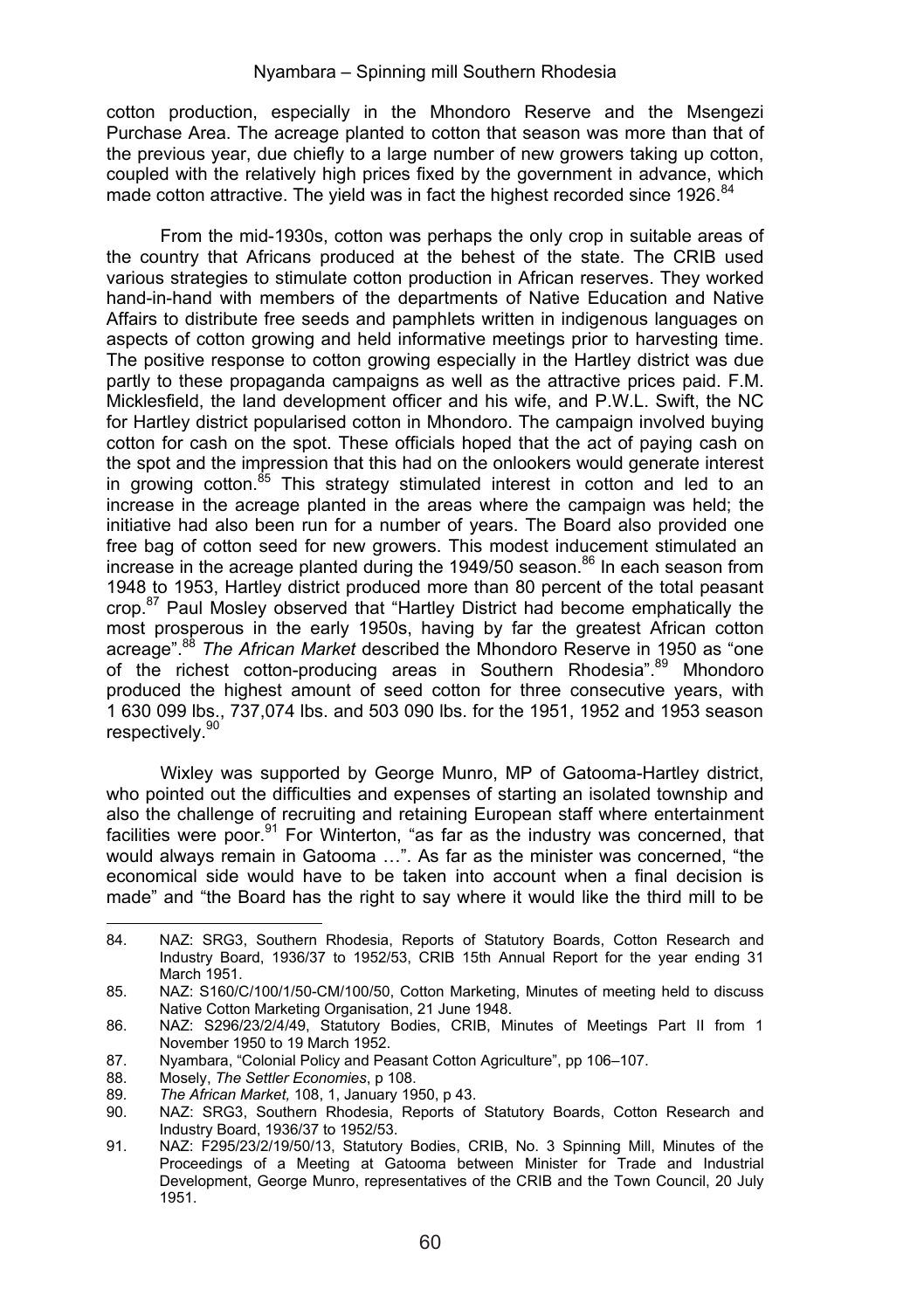but the Government provides the money and it has the final say".<sup>92</sup> He also reminded the Board that as the government was the representative of the people, [theoretically] the taxpayer had the final say before any decision was made.

The municipality aimed to increase the population of the town to 5 000 in the following five years. Maintaining the cotton industry in Gatooma was one way to achieve that objective.<sup>93</sup> The growth of the European population from 871 in 1946 to 1 600 in the 1951 census was seen as a result of there being an established industry in the town. The biggest increases were registered in the building, light engineering and textile trades. The increase in the number of employed Africans from 2 380 to 4 500 in the same period, had also been the result of the expansion in these trades. The CRIB in particular, by direct employment and by encouragement of textile companies to the town, was responsible for an increase in African employment of over 1 200. $94$  It was no wonder that the municipality was prepared to make a number of concessions to the Board "in order to encourage … [it] to accept Gatooma as the appropriate site".<sup>95</sup> Its main argument was that to place a branch of the cotton industry away from Gatooma, the government would have to supply most of the services and amenities for employees which they considered an unnecessary burden to the colony.96 On the contrary, if the mill was sited in Gatooma, many of these services and amenities would be available. The council then made the following resolution: "That the Government be requested to give firm undertaking that in the interests of economy, organisation and the industry generally the projected cotton spinning mills be erected in Gatooma as an extension of the existing mills".<sup>97</sup>

#### **Position of interest groups on the third Mill**

Interest groups keen to see Gatooma develop as an industrial centre, also opposed building the mill outside Gatooma. The most active was the Gatooma-Hartley Regional Development and Publicity Association formed in 1949, whose activities embraced the Hartley magisterial district. Its objectives were:

To encourage and promote the progress and development of this area … to develop … primary and secondary industries in the area, with the object of attracting an influx of fresh capital and revenue, which will in turn contribute to further development ... Ultimately [it aimed] to contribute to the establishment of the Gatooma-Hartley region as the  $\frac{1}{2}$  industrial hub of Southern Rhodesia.<sup>98</sup>

 92. NAZ: F295/23/2/19/50/13, Statutory Bodies, CRIB, No. 3 Spinning Mill, Minutes of the Proceedings of a Meeting at Gatooma, between Minister for Trade and Industrial Development, George Munro, Representatives of the CRIB and the Town Council, 20 July 1951.

<sup>93.</sup> NAZ: F295/23/2/19/50/13, Statutory Bodies, CRIB, No. 3 Spinning Mill, Minutes of the Proceedings of a Meeting at Gatooma, between Minister for Trade and Industrial Development, George Munro, Representatives of the CRIB and the Town Council, 20 July 1951.

<sup>94. &</sup>quot;Population Increase of Gatooma", *Gatooma Mail and Mining Gazette*, 28 June 1951.

<sup>95.</sup> NAZ: F295/23/2/19/50, Minutes of the Proceedings of a Special Meeting of the Town Council, 16 July 1951.

<sup>96.</sup> These amenities included "ample accommodation, 3 hospitals … and 2 clinics, subsidised milk for mothers and children, subsidised cinema, recreation, dance hall and band, free transport, sports equipment, schools and welfare work". See NAZ: F295/23/2/19/50, Minutes of the Proceedings of a Special Meeting of the Town Council, 16 July 1951.

<sup>97.</sup> NAZ: F295/23/2/19/50, Minutes of the Proceedings of a Special Meeting of the Town Council, 16 July 1951.

<sup>98.</sup> NAZ: S3268/88(e), Gatooma-Hartley Publicity Association, Minutes of the Committee Meeting of the Hartley-Gatooma Regional Development and Publicity Association,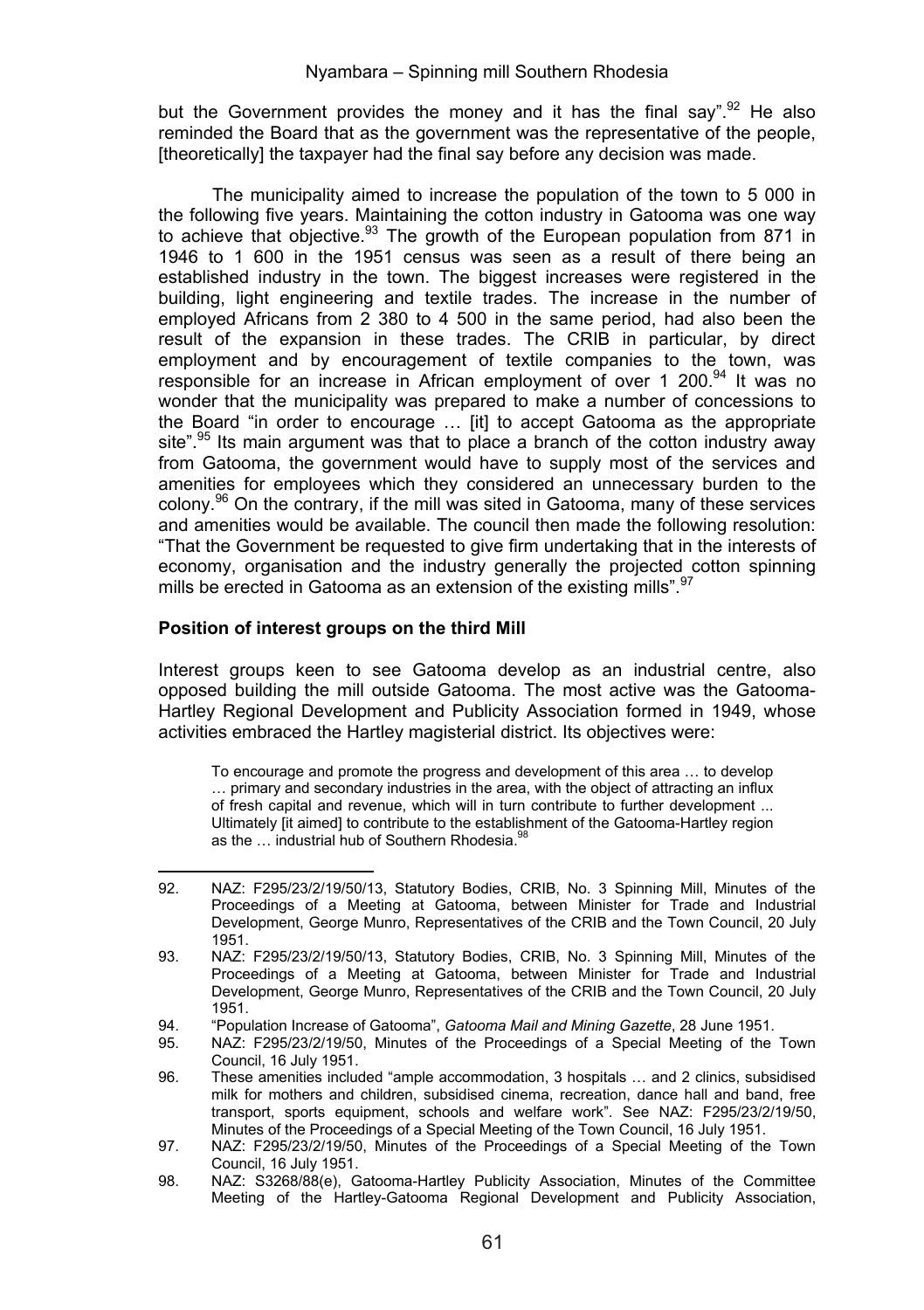One of its immediate tasks after its formation was to do "everything possible to keep future cotton spinning development within the Gatooma-Hartley District".<sup>99</sup> A meeting of the association held on 11 June 1951 issued the following statement:

This Association views with concern the statement in Hansard that any new Cotton Spinning Mill to be erected will not be sited in Hartley or Gatooma … it would appreciate receiving the reasons for this decision as Gatooma is so eminently suited for the expansion of the cotton Industry.<sup>1</sup>

Addressing the annual general meeting of the association in July 1951, its chairman, Wixley, pointed out that one of their major successes during the year was the debate on where the new the mill should be developed and that due to all the "publicity and sound argument the decision of the CRIB concerning the selection of a site for the third spinning mill was in all probability delayed." <sup>101</sup>

When the Hartley Association broke away from the Gatooma-Hartley Association in early 1951, the Hartley and Gatooma Associations operated as separate entities but continued to co-operate closely on all matters of mutual concern. They joined the QueQue Association to form the Central Group. Their delegates met in Hartley to discuss resolutions for presentation to the annual Congress of the Federation of Regional Development Associations of Southern Rhodesia (later the Federation).102 This was the national umbrella of member associations whose function was "to coordinate the activities of the various Member Associations and to investigate and report on any project put forward by any Member Association."<sup>103</sup> All regional development and publicity associations were affiliated to this federation. The debate on the location of the third mill was one of the items presented at the congress.<sup>104</sup> Gatooma delegates presented an important resolution requesting government that in the interest of economy and organisation in the industry generally, the third cotton spinning mill be erected as an extension of the existing mills in the town. QueQue and Hartley delegates supported the resolution without reservation.<sup>105</sup>

Gatooma delegates took this resolution to the second Annual Congress of the Federation held in Gatooma on 15 September 1951, where N.F. Grant, the vice chairman of the Gatooma Association, presented it. Grant drew attention to the figure of £1 million which was the estimate of what the cost to the country would be in the event of the mill being sited elsewhere (other than Gatooma) and

Gatooma, 23 November 1949. See also "Calling Gatooma: Do you want Gatooma to Go Ahead? Are you Satisfied with the Speed of Present Progress? This is YOUR Town, What are YOUR Ideas?", *Gatooma Mail and Mining Gazette*, 21 June 1951.

<sup>99. &</sup>quot;Calling Gatooma: Do you want Gatooma to Go Ahead?", *Gatooma Mail and Mining Gazette*, 21 June 1951.

<sup>100.</sup> NAZ: F295/23/2/19/50, Sangster's Honorary Secretaries, Gatooma-Hartley Regional Development and Publicity Association to Minister of Trade and Commerce, Salisbury, 19 June 1951.

<sup>101. &</sup>quot;Publicity Association, Chairman's Address", *Gatooma Mail and Mining Gazette,* 31 July 1952.

<sup>102. &</sup>quot;Central Group Unity on Five River Survey: Gatooma, QueQue and Hartley Delegates meet at Hartley", *Gatooma Mail and Mining Gazette,* 9 August 1951.

<sup>103.</sup> NAZ: Report of the Federation of Regional Development Associations of Southern Rhodesia, Annual Congress, Minutes, 1949–1955. Report of the Proceedings of the Annual Congress held at Specks Hotel, Gatooma, 15 September 1951, p 16.

<sup>104. &</sup>quot;Cotton Mill on Congress Agenda", *Gatooma Mail and Mining Gazette,* 6 September 1951.

<sup>&</sup>quot;Central Group Unity on Five River Survey: Gatooma, QueQue and Hartley Delegates meet at Hartley", *Gatooma Mail and Mining Gazette,* 9 August 1951.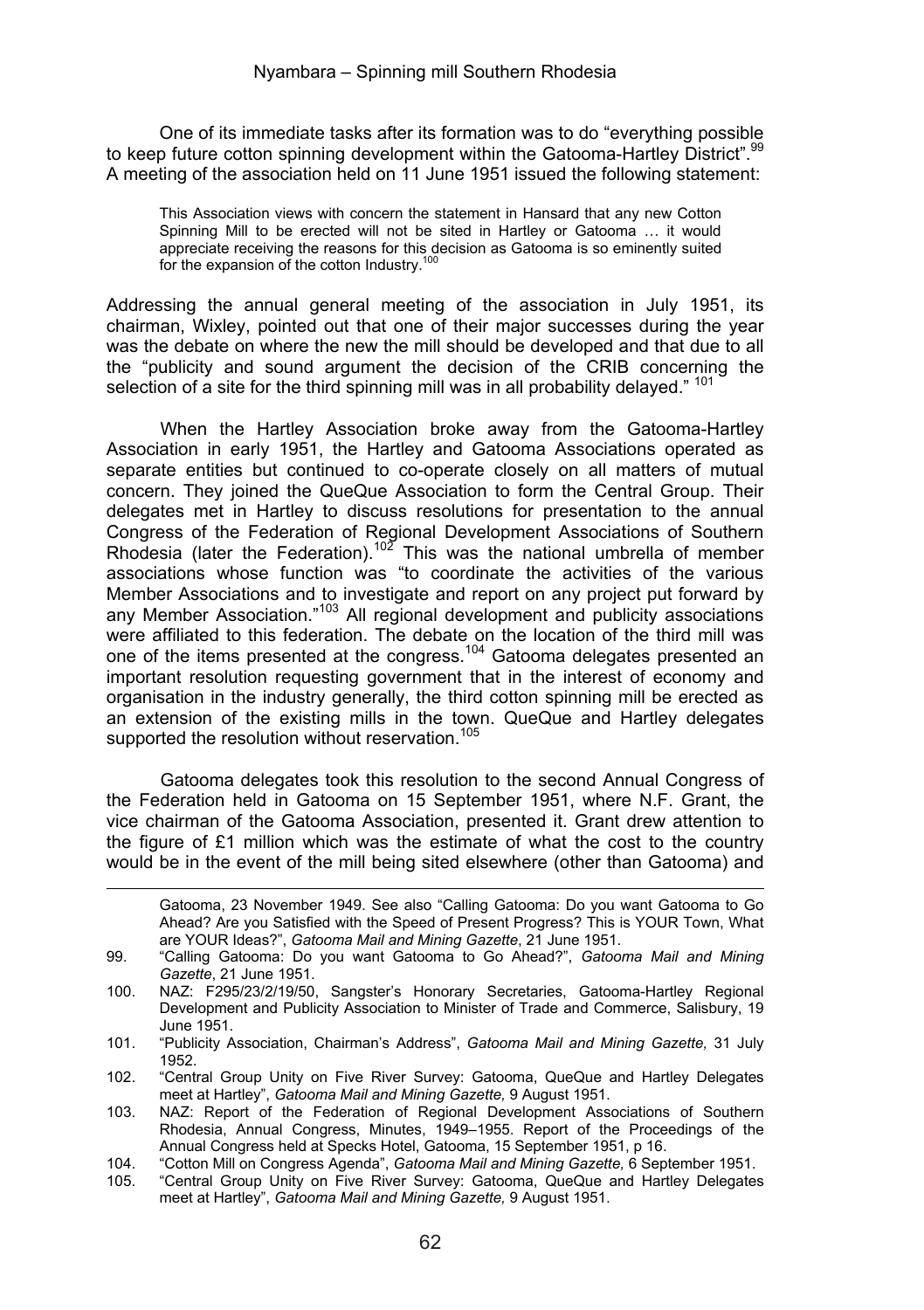argued that "there is sufficient land in Gatooma to cope with any contemplated expansion, and more land is still available". Wixley, the chairman of the Gatooma Association, seconded the motion and said that they had demonstrated to the public and particularly the taxpayers that locating the third mill elsewhere would be an uneconomical proposition.<sup>106</sup> What his Board proposed was an addition to the present mill rather than constructing a new mill. He went on to say that "if anybody else can produce a better case than Gatooma, we will support them."

The representative of Marandellas present at the Congress, J.A. Moss, after hearing Gatooma's view, intimated that he felt Gatooma had the best claim and he would therefore, not put forward any proposal to have the mill at Marandellas.<sup>107</sup> Following the presentation of the Gatooma case, D. Goldberg, the Congress president, with the consent of the proposer and seconder of the Gatooma resolution, and with the consent of the representative for Marandellas, substituted the following resolution: "Before considering the establishment of additional mills, the Government is urged to give careful consideration to expanding the present mills in the interests of economy, efficiency and organisation of the industry generally."108The amended resolution was put to the meeting and was carried unanimously.

## **Council response to the Board's defiance**

Despite the concessions promised by the Council to entice the Board to stay in Gatooma, and despite the pressure from various interest groups mentioned above, the Board insisted on finding an alternative site away from Gatooma, citing the following reasons:

• Decentralisation of the industry

- Difficulty of transport, in particular the Salisbury Railway bottleneck
- Removing the industry in future from any form of control by a municipality, by locating it outside the area of a local authority
- $\bullet$  Unsuitability of the Gatooma climate.<sup>109</sup>

Council dismissed each of the above reasons. On the first, Council felt that the Board had misconstrued the government policy of decentralisation because decentralisation meant the dispersal of industries away from the larger towns. This had been achieved by the establishment of various industries at most of the smaller towns.<sup>110</sup> To Council, "to split one particular industry placing extensions in other areas in the colony under the cloak of decentralisation is merely

<sup>106.</sup> NAZ: Report of the Federation of Regional Development Associations of Southern Rhodesia, Annual Congress, Minutes, 1949–1955. Report of the Proceedings of the Annual Congress, Gatooma, 15 September 1951, p 16.

<sup>107.</sup> NAZ: Report of the Federation of Regional Development Associations of Southern Rhodesia, Annual Congress, Minutes, 1949–1955. Report of the Proceedings of the Annual Congress, Gatooma, 15th September 1951, p 16.

<sup>108.</sup> NAZ: Report of the Federation of Regional Development Associations of Southern Rhodesia, Annual Congress, Minutes, 1949–1955. Report of the Proceedings of the Annual Congress, Gatooma, 15 September 1951, p 16.

<sup>109.</sup> NAZ: F295/23/2/19/50, Minutes of the Proceedings of a Special Meeting of the Town Council, 16 July 1951.

<sup>110.</sup> For example, a roasting plant in Bulawayo; steelworks in QueQue; and the cotton Industry in Gatooma.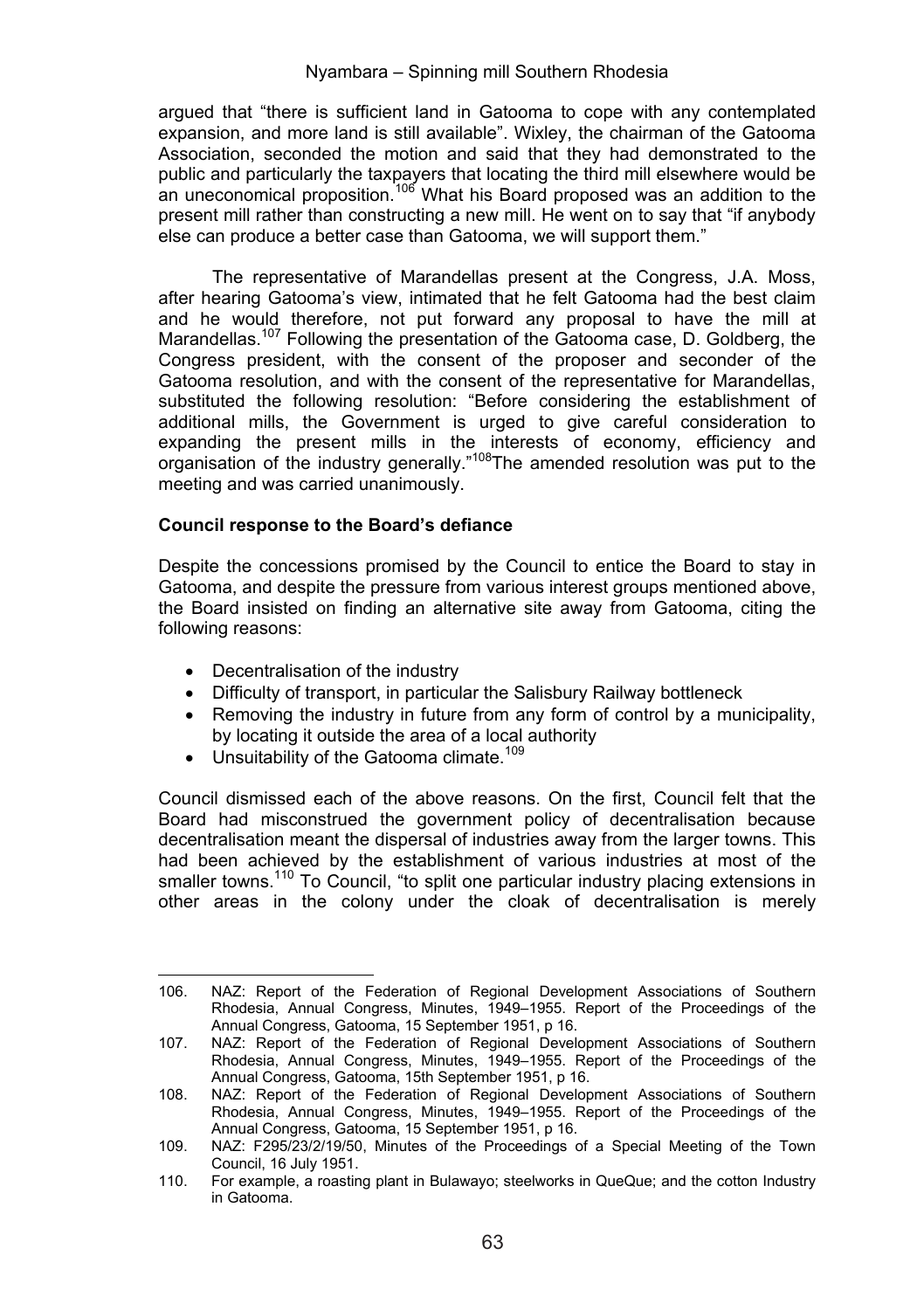subterfuge."<sup>111</sup> Col. T. Nangle, commenting on the Board's argument of decentralisation, said that decentralisation was generally understood to mean that steel should be established in one district, cotton in another and so on. He was of the opinion that to divide up a single industry was absurd. Munro thought that it was ridiculous to talk of decentralisation with reference to a relatively small population of Gatooma – a mere 1 600 $112$ 

With reference to the second reason. Council argued that the establishment of a third mill on the east side of Salisbury in Rusape or Melfort would only increase the traffic in Salisbury and therefore overcrowding on the railway line sidings. They pointed out that they had already planned to build extensions to the Gatooma railway facility that would handle a much greater volume of traffic.<sup>113</sup> As for the third reason, that it was in the best interest of the industry if the mills were located outside the jurisdiction of any local authority, the Council dismissed this as "a fallacious contention" because "wherever the new mill is sited the Board would be under some form of control".<sup>114</sup> Council were of the view that being under the control of a local authority was far less onerous in all regards than being under the control of the Town and Country Planning Act especially in the initial stages of establishment.<sup>115</sup> A local authority, they contended, had readily available amenities and services whereas the Board would have to provide these to the satisfaction of the Town and Country Planning Act before they could start any development of a new site.<sup>116</sup>

The Gatooma Town Council warned the Board that it would encounter serious labour difficulties if they established the proposed mill away from a township and that it would take them many years to reproduce the conditions that prevailed in Gatooma – and at a far greater cost. "Native labour", Council contended, would be more readily available in urban areas than in the rural areas because "there is a definite and proven drift to the towns, more especially to those towns which have given practical evidence of providing housing, social amenities and welfare that is so much appreciated by the Africans". It emphasised "married native labour" as a stabilising factor and pointed to a 25 percent increase in indigenous labour in the urban areas over the previous year which they attributed to the provision of housing and other facilities.<sup>117</sup> In an attempt to entice the Board to stay in Gatooma, the Council emphasised its African housing policy to a great extent, boasting of having set aside a portion of Rimuka African Township for the sole use of the Board. They also bragged about having accommodated 136 married Africans in their employ who lived in Ngesi and Rimuka townships. They described Rimuka in particular, as an established township complete with all the necessary educational, religious and welfare amenities for African employees and

<sup>111.</sup> NAZ: F295/23/2/19/50, Minutes of the Proceedings of a Special Meeting of the Town Council, 16 July 1951.

<sup>112. &</sup>quot;Central Group Unity on Five River Survey: Gatooma, QueQue and Hartley Delegates meet at Hartley", *Gatooma Mail and Mining Gazette,* 9 August 1951.

<sup>113. &</sup>quot;Fresh Emphasis on Gatooma as Third Cotton Mill Site: Social Life of European and African Employees an Important Factor", *Gatooma Mail and Mining Gazette,* 6 September 1952.

<sup>114.</sup> NAZ: F295/23/2/19/50, Minutes of the Proceedings of a Special Meeting of the Town Council, 16 July 1951.

<sup>115.</sup> NAZ: F295/23/2/19/50, Minutes of the Proceedings of a Special Meeting of the Town Council, 16 July 1951.

<sup>116.</sup> NAZ: F295/23/2/19/50, Minutes of the Proceedings of a Special Meeting of the Town Council, 16 July 1951.

<sup>117.</sup> NAZ: F295/23/2/19/50, Minutes of the Proceedings of a Special Meeting of the Town Council, 16 July 1951.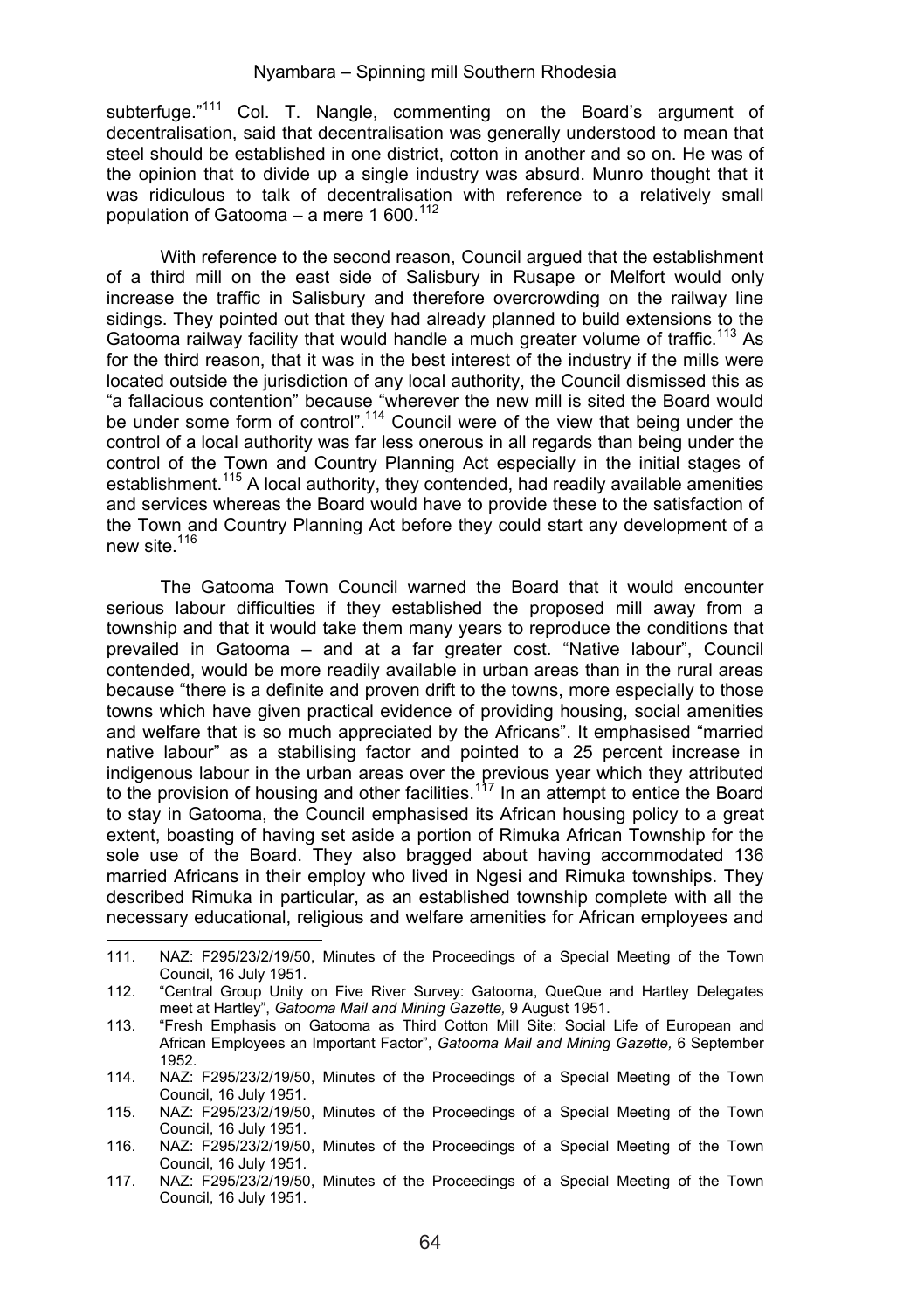further claimed that the "amenities [had] largely contribute[d] to the increase of 83 percent in Gatooma's African labour force over the past twelve months".<sup>118</sup>

The employment and provision of housing to married workers was a colonial strategy to stabilise labour.<sup>119</sup> Yet this does not seem to have improved the labour situation in the spinning mills at Gatooma. The Board's annual reports since 1948 are replete with complaints about the transitory nature of African labour.<sup>120</sup> In 1950, the CRIB noted that the problem of stabilisation of labour had not really improved since 1948, pointing out that, "the total number of natives to leave our employment was 501, the lowest number in any one month being 10, and the highest 99." The solution was to "make allowances for … continual training of new labour" as well as "improving living and working conditions for native personnel and the question of mechanisation throughout the organisation to economise labour".<sup>121</sup>In their 1952 report, they said that although African labour was more easily obtained and attributed this to the "improved accommodation and amenities in the native location … it was restless as ever", and the mill manager still faced the same old problem "of training labour carefully in the various spinning processes only to find that they leave after a few months for no apparent reason". Labour turnover continued to be on a high level at 72 percent.<sup>122</sup> It is reasonable to speculate that this high labour turnover was perhaps connected to the labour unrest discussed earlier.

Cameron also confirmed the problem of labour stabilisation in the spinning mills when asked whether the Board had any difficulty with the supply of African labour:

Yes, our difficulty has been in keeping them … one of the big difficulties is that a boy will go to the mill ... and they are perfectly happy as far as we can see. They can't tell you there is anything wrong with the conditions … Six months to a year, two years or three years, is about the longest and that means you always have to have others in training.<sup>123</sup>

With reference to European staff, Council pointed out that since the majority of the mill staff had lived most of their lives in towns and cities, they and their

<sup>&</sup>lt;u> Alexandria de la contrada de la contrada de la contrada de la contrada de la contrada de la contrada de la c</u> 118. NAZ: F296/23/2/4/49, Statutory Bodies, CRIB, Minutes of Meetings, Part II: From 1 November 1950 to 19 March 1952; Municipality of Gatooma, Memorandum on African Housing at Gatooma (undated).

<sup>119.</sup> See for instance, Van Onselen, *Chibaro*; J. Crisp, *The Story of an African Working Class: Ghanaian Miners' Struggles 1870–*1980 (Zed Books, London, 1984), pp 23–24; J. Parpart, *Labour and Capital on the African Copperbelt* (Tempe University Press, Philadephia, 1983); C. Perrings, *Black Mineworkers in Central Africa: Industrial Strategies and the Evolution of a Black Proletariat on the Copperbelt, 1911–1941* (Africana Press, New York, 1979). For a wider discussion on the arguments for and against labour stabilisation in French and British colonies, see F. Cooper, *Decolonization and African Society: The Labor Question in French and British Africa* (Cambridge University Press, New York, 1986). Some employers would go an extra mile to introduce long service awards and offering above average wages to foster a commitment to work.

<sup>120.</sup> See for instance, NAZ: S482/166/11/48, CRIB Reports 1948/1949, CRIB Twelfth Annual Report for the period ending 31 March 1948.

<sup>121.</sup> NAZ: S296/23/2/4/49, Statutory Bodies, CRIB, Minutes of Meetings Part II from 1 November 1950 to 19 March 1952, CRIB 14th Annual Report for the year ending 31 March 1950.

<sup>122.</sup> NAZ: SRG 3, Southern Rhodesia, Reports of Statutory Boards, Cotton Research and Industry Board: 1936/37-1952/53, CRIB 16th Annual Report for the year ending 31 March 1952.

<sup>123.</sup> NAZ: F114/413, Cotton Industry Working Party, Interview with Major Cameron, the chairman of CRIB, conducted by chairman of CIWP, C.H. Thompson, 4 September 1950.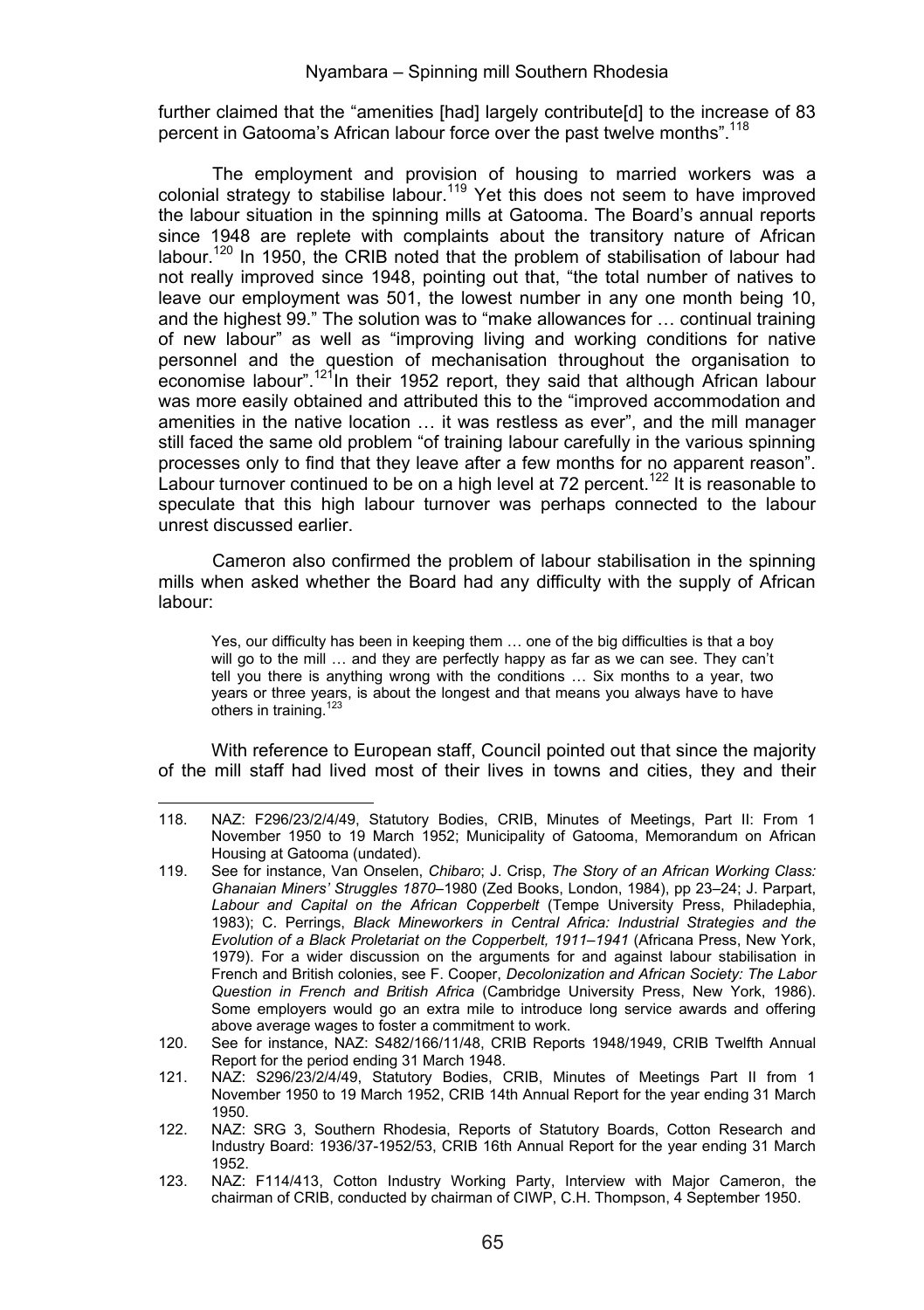families were unlikely to be happy if settled in areas outside the urban areas where amenities were non-existent. Thus, "educational, religious and social amenities are essential factors and will not be provided at such a place as Melfort whereas they already exist here".<sup>124</sup> Council easily dismissed the fourth reason about the unsuitability of the Gatooma climate, on the grounds that "there has been no change in the climate since the establishment of the original mill, not even since the most recent extension to the mill not vet complete".<sup>125</sup>

After considering all the deliberations on the subject, Council passed a resolution that "the Government be requested to give a firm undertaking that the interests of the economy, organisation and the industry generally the projected cotton spinning mills be erected in Gatooma as an extension of the existing mill".<sup>126</sup> By the end of 1953, however, the third mill had still not been constructed. neither had its location been determined. The Board continued to insist on a location outside the jurisdiction of the Gatooma Municipality whereas the Council remained adamant that the spinning mill should be located where the other two already existed, largely for the reason of developing the industries in town and avoiding the expenses associated with a completely new location.

## **Conclusion**

In the aftermath of WW II, the number of industrial concerns established in Southern Rhodesia had increased exponentially, as had and the demand for the Board's yarn, which was produced by two spinning mills situated in Gatooma. The third mill, whose construction had been sanctioned by the government after the establishment of the second mill in 1951, became an urgent matter to cater for increased demand. The Customs Agreement with South Africa and the impending Federation of the central African territories increased the tempo on discussions on the need to increase spinning capacity beyond the two existing mills.

The need for the third mill did not generate as much controversy and debate among stakeholders as did its location. This article argues that for reasons which are unclear, the Board simply wanted to operate outside the jurisdiction of the Gatooma municipality. The Board's reasons, for instance, exorbitant water and electricity rates on the Board's properties; and the likelihood of labour unrest, are unconvincing because the alternative locations did not have the advantages of infrastructure for the cotton industry that were already in existence at Gatooma. There is no evidence to suggest that alternative sites offered better water and electricity rates than Gatooma. Neither is there evidence that points to the fact that these locations were less susceptible to labour unrest than Gatooma. In the absence of tangible evidence, we may never really know the reason for the Borad's frustration and deep-seated dislike for the Gatooma Town Council.

What is clear however, is that the municipality fought tooth and nail – with the unanimous support of interest groups, to retain the third spinning mill in Gatooma. By the end of 1953, the struggle between the CRIB and the municipality over the location of the third mill was still very much alive with no apparent solution

 124. NAZ: F296/23/2/4/49, Statutory Bodies, CRIB Minutes of Meetings, Part II: From 1 November 1950 to 19 March 1952, Municipality of Gatooma, Memorandum re Third Cotton Mill, etc.

<sup>125.</sup> NAZ: F296/23/2/4/49, Statutory Bodies, CRIB, Minutes of Meetings Part II: 1 November 1950 to 19 March 1952, Establishment of No.3 Spinning Mill.

<sup>126.</sup> NAZ: F295/23/2/19/50/13a, Statutory Bodies, CRIB, No. 3 Spinning Mill.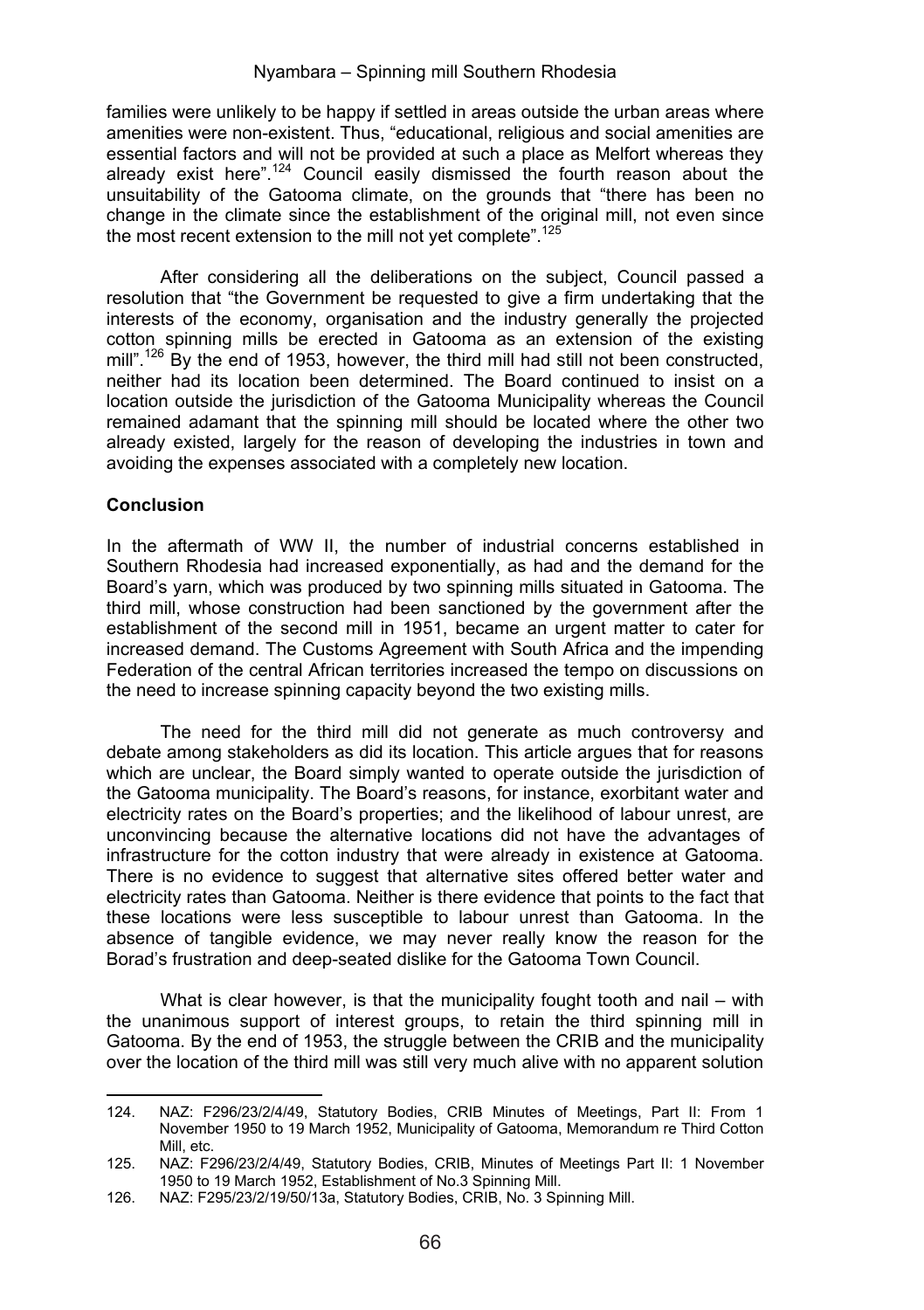in sight. Frustrated by the obstinacy of the municipality, the Board took advantage of the Federation's spirit of regional integration to locate additional spinning mills in Nyasaland, where local peasants cultivated large amounts of cotton. It engaged Messrs Ralston and Lisborg Consultancy Engineers to investigate and examine alternative sites for a spinning mill and an absorbent cotton wool factory in Nyasaland.<sup>127</sup> This part of the story lies outside the scope of this particular article and will be pursued in a separate paper.

## **Abstract**

The textile industry in Southern Rhodesia witnessed rapid growth during and after the Second World War. The industry was largely dependent on locally grown cotton and the capacity to spin the cotton into yarn. The cotton Industry and Research Board (CRIB) established to oversee the development of the cotton industry in the colony, constructed the first spinning mill in Gatooma in 1943 with a capacity of 1 000 spindles, which was later increased to 35 000 spindles with the construction of the No. 2 mill in 1951. In the same year the government sanctioned the construction of a third mill, but it was not immediately built. The increase in the number of industrial concerns using the CRIB yarn and the expected expansion of textile demands from a wider federal market from 1953, generated debate in government, business circles and by interested parties on the possible location of the third mill. This article examines these debates that have largely escaped the attention of scholars who have largely focused on other aspects of the textile industry. For reasons that are not very clear, friction between the CRIB and the municipality of Gatooma developed to the extent that the Board expressed the desire to locate the additional mill (and thereby increase the spinning capacity of the industry) in other parts of the country rather than in Gatooma. The municipality was supported by interest groups that were motivated by the desire to retain the spinning industry in Gatooma. The article is not just about the third mill; it also examines how this struggle informs us about other aspects of the political economy of colonial Zimbabwe.

**Key words:** Southern Rhodesia; Zimbabwe; Gatooma; textile industry; cotton industry.

# **Opsomming**

Die tekstielnywerheid in Suid-Rhodesië het getuig van snelle groei tydens en na die Tweede Wêreldoorlog. Die nywerheid was hoogs afhanklik van plaaslik verboude katoen en die kapasiteit om die katoen in draad te spin. Die katoennywerheid en Navorsingsraad (Cotton Research and Industry Board – CRIB), wat tot stand gebring is om toesig te hou oor die ontwikkeling van die katoennywerheid in die kolonie, het in 1943 die eerste spin-meule, met 'n kapasiteit van 1 000 spin-spille, opgerig, wat later tot 35 000 spin-spille uitgebrei is met die oprig van meule Nr 2 in 1951. In dieselfde jaar het die regering 'n derde meule goedgekeur, maar dit is nie onmiddellik gebou nie. Die toename in die aantal nywerheidsake wat die CRIB-draad gebruik het en die verwagte toename in tekstielaanvraag uit 'n breër federale mark sedert 1953 het debat in die regering en onder sakegroepe en belanghebbende partye ontlok oor die moontlike ligging van

 127. NAZ: F114/4/413, Cotton Industry Working Party, CRIB, Report on the introduction of a absorbent cotton wool and cotton spinning mill in Nyasaland, Consulting Engineers, Ralton & Lisborg, Salisbury, March 1954.